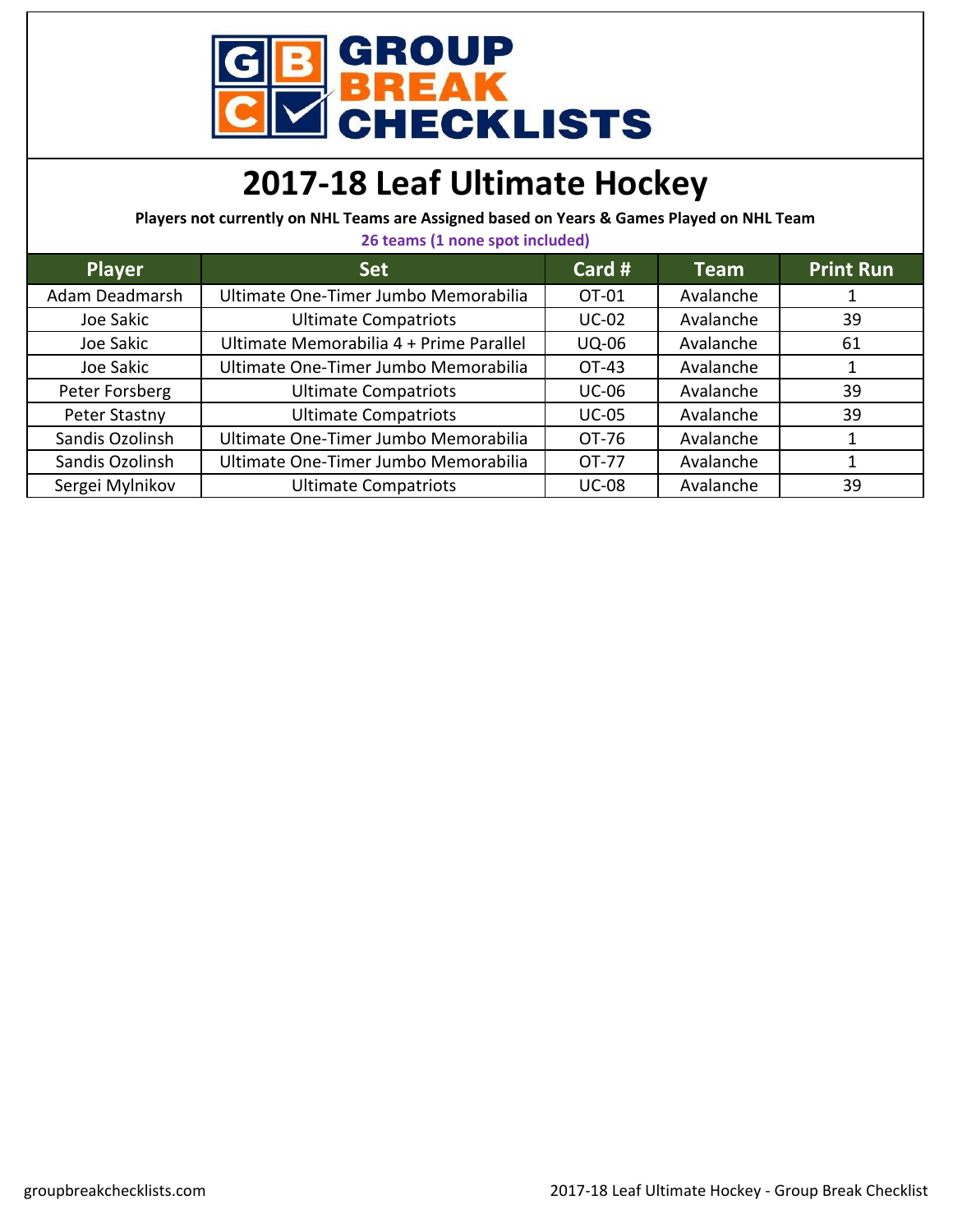| Player               | <b>Set</b>                              | Card #        | <b>Team</b>       | <b>Print Run</b> |
|----------------------|-----------------------------------------|---------------|-------------------|------------------|
| Al Secord            | Ultimate One-Timer Jumbo Memorabilia    | OT-04         | <b>Blackhawks</b> | 1                |
| <b>Bill Gadsby</b>   | Ultimate Memorabilia 6 + Prime Parallel | $U6-03$       | <b>Blackhawks</b> | 56               |
| <b>Bill Gadsby</b>   | <b>Ultimate Signatures 2</b>            | <b>US2-08</b> | <b>Blackhawks</b> | 35               |
| <b>Bill Gadsby</b>   | Ultimate Signatures 4                   | US4-06        | <b>Blackhawks</b> | 18               |
| <b>Bobby Hull</b>    | <b>Ultimate Signatures 3</b>            | US3-03        | <b>Blackhawks</b> | 21               |
| <b>Bobby Hull</b>    | <b>Ultimate Signatures 6</b>            | US6-05        | <b>Blackhawks</b> | 12               |
| <b>Bobby Hull</b>    | <b>Ultimate Signatures 8</b>            | US8-01        | <b>Blackhawks</b> | 10               |
| Denis Savard         | <b>Ultimate Signatures 6</b>            | US6-05        | <b>Blackhawks</b> | 12               |
| <b>Dennis Hull</b>   | Ultimate One-Timer Jumbo Memorabilia    | OT-20         | <b>Blackhawks</b> | $\mathbf{1}$     |
| Ed Belfour           | Ultimate Memorabilia 6 + Prime Parallel | $U6-01$       | <b>Blackhawks</b> | 56               |
| Ed Belfour           | Ultimate One-Timer Jumbo Memorabilia    | OT-21         | <b>Blackhawks</b> | $\mathbf{1}$     |
| Ed Belfour           | <b>Ultimate Signatures 2</b>            | US2-02        | <b>Blackhawks</b> | 32               |
| Ed Belfour           | <b>Ultimate Signatures 3</b>            | US3-02        | <b>Blackhawks</b> | 22               |
| Ed Belfour           | <b>Ultimate Signatures 6</b>            | US6-01        | <b>Blackhawks</b> | 12               |
| Eric Daze            | Ultimate One-Timer Jumbo Memorabilia    | OT-24         | <b>Blackhawks</b> | $\mathbf{1}$     |
| Glenn Hall           | Ultimate Choice Memorabilia             | <b>UCM-11</b> | <b>Blackhawks</b> | $\mathbf{1}$     |
| <b>Glenn Hall</b>    | <b>Ultimate Signatures 3</b>            | US3-02        | <b>Blackhawks</b> | 22               |
| Glenn Hall           | Ultimate Signatures 6                   | US6-04        | <b>Blackhawks</b> | 12               |
| <b>Glenn Hall</b>    | <b>Ultimate Signatures 6</b>            | US6-05        | <b>Blackhawks</b> | 12               |
| Jeremy Roenick       | Ultimate Memorabilia 4 + Prime Parallel | <b>UQ-07</b>  | <b>Blackhawks</b> | 61               |
| Jeremy Roenick       | Ultimate Memorabilia 6 + Prime Parallel | $U6-05$       | <b>Blackhawks</b> | 56               |
| Jeremy Roenick       | <b>Ultimate Signatures 8</b>            | US8-02        | <b>Blackhawks</b> | 10               |
| Jocelyn Thibault     | Ultimate One-Timer Jumbo Memorabilia    | OT-40         | <b>Blackhawks</b> | $\mathbf{1}$     |
| Pierre Pilote        | <b>Ultimate Signatures 2</b>            | <b>US2-08</b> | <b>Blackhawks</b> | 35               |
| Pierre Pilote        | <b>Ultimate Signatures 6</b>            | US6-05        | <b>Blackhawks</b> | 12               |
| Stan Mikita          | Ultimate Choice Memorabilia             | <b>UCM-29</b> | <b>Blackhawks</b> | $\mathbf{1}$     |
| Stan Mikita          | Ultimate One-Timer Jumbo Memorabilia    | OT-79         | <b>Blackhawks</b> | $\mathbf{1}$     |
| <b>Tony Amonte</b>   | <b>Ultimate Compatriots</b>             | <b>UC-04</b>  | <b>Blackhawks</b> | 39               |
| <b>Tony Esposito</b> | <b>Ultimate Signatures 2</b>            | US2-02        | <b>Blackhawks</b> | 32               |
| <b>Tony Esposito</b> | <b>Ultimate Signatures 2</b>            | US2-09        | <b>Blackhawks</b> | 35               |
| <b>Tony Esposito</b> | <b>Ultimate Signatures 3</b>            | US3-02        | <b>Blackhawks</b> | 22               |
| <b>Tony Esposito</b> | <b>Ultimate Signatures 4</b>            | US4-02        | <b>Blackhawks</b> | 19               |
| <b>Tony Esposito</b> | <b>Ultimate Signatures 6</b>            | US6-04        | <b>Blackhawks</b> | 12               |
| <b>Tony Esposito</b> | <b>Ultimate Signatures 6</b>            | US6-05        | <b>Blackhawks</b> | 12               |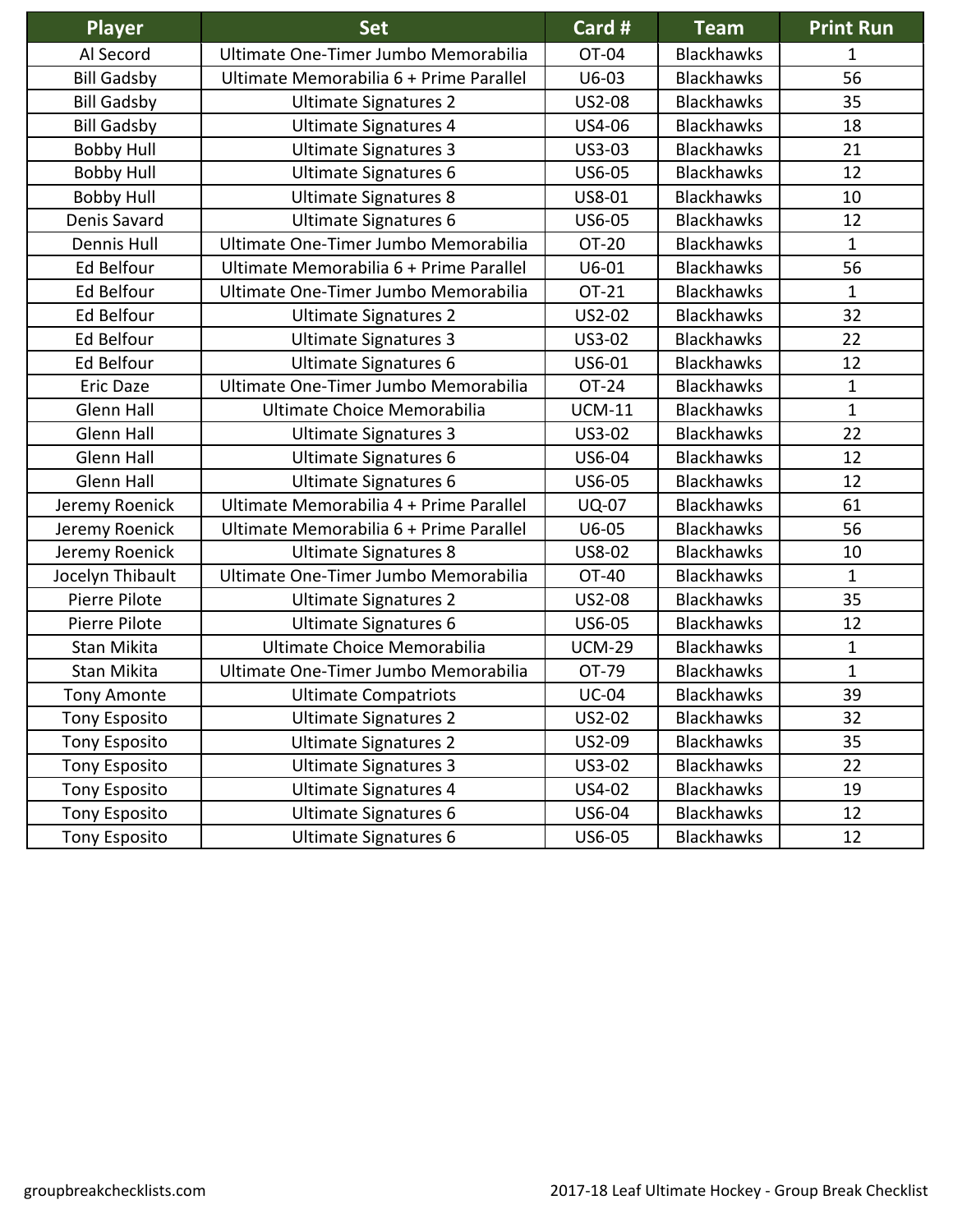| Player            | <b>Set</b>                              | Card $#$      | Team         | <b>Print Run</b> |
|-------------------|-----------------------------------------|---------------|--------------|------------------|
| <b>Brett Hull</b> | Ultimate Choice Memorabilia             | <b>UCM-03</b> | <b>Blues</b> |                  |
| <b>Brett Hull</b> | <b>Ultimate Compatriots</b>             | <b>UC-04</b>  | <b>Blues</b> | 39               |
| <b>Brett Hull</b> | Ultimate Memorabilia 4 + Prime Parallel | <b>UQ-01</b>  | <b>Blues</b> | 61               |
| <b>Brett Hull</b> | <b>Ultimate Signatures 2</b>            | US2-01        | <b>Blues</b> | 36               |
| <b>Brett Hull</b> | <b>Ultimate Signatures 8</b>            | US8-02        | <b>Blues</b> | 10               |
| Chris Pronger     | Ultimate Memorabilia 4 + Prime Parallel | <b>UQ-03</b>  | <b>Blues</b> | 61               |
| Pavol Demitra     | Ultimate Memorabilia 6 + Prime Parallel | $U6-05$       | <b>Blues</b> | 56               |
| Pavol Demitra     | Ultimate One-Timer Jumbo Memorabilia    | OT-69         | <b>Blues</b> | 1                |
| Pierre Turgeon    | Ultimate Choice Memorabilia             | <b>UCM-26</b> | <b>Blues</b> | 1                |
| Pierre Turgeon    | Ultimate Memorabilia 4 + Prime Parallel | <b>UQ-07</b>  | <b>Blues</b> | 61               |
| Pierre Turgeon    | Ultimate One-Timer Jumbo Memorabilia    | OT-72         | <b>Blues</b> | $\mathbf{1}$     |
| Pierre Turgeon    | <b>Ultimate Signature Relics</b>        | SR-PT1        | <b>Blues</b> | 38               |
| Pierre Turgeon    | <b>Ultimate Signatures</b>              | US-PT1        | <b>Blues</b> | 48               |
| Pierre Turgeon    | <b>Ultimate Signatures 8</b>            | <b>US8-02</b> | <b>Blues</b> | 10               |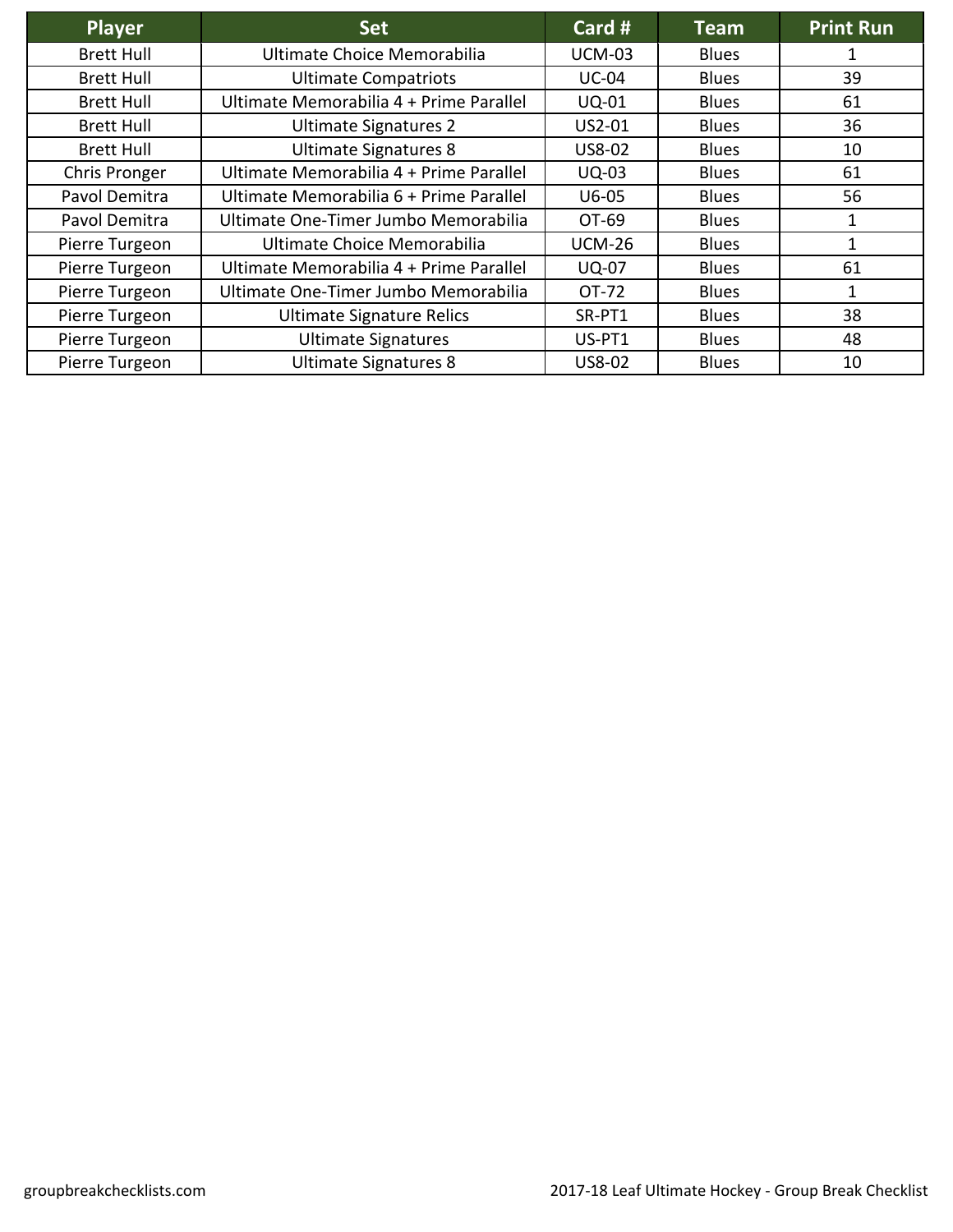| <b>Player</b>         | <b>Set</b>                              | Card #        | <b>Team</b>   | <b>Print Run</b> |
|-----------------------|-----------------------------------------|---------------|---------------|------------------|
| <b>Bobby Orr</b>      | Ultimate Choice Memorabilia             | <b>UCM-02</b> | <b>Bruins</b> | 1                |
| <b>Bobby Orr</b>      | <b>Ultimate Equipment</b>               | <b>UE-01</b>  | <b>Bruins</b> | 28               |
| <b>Bobby Orr</b>      | Ultimate Memorabilia 4 + Prime Parallel | <b>UQ-02</b>  | <b>Bruins</b> | 61               |
| <b>Brad Park</b>      | Ultimate Signatures 4                   | US4-04        | <b>Bruins</b> | 18               |
| <b>Brad Park</b>      | <b>Ultimate Signatures 4</b>            | US4-05        | <b>Bruins</b> | 18               |
| <b>Brad Park</b>      | <b>Ultimate Signatures 8</b>            | US8-01        | <b>Bruins</b> | 10               |
| <b>Byron Dafoe</b>    | Ultimate One-Timer Jumbo Memorabilia    | OT-13         | <b>Bruins</b> | $\mathbf{1}$     |
| Dit Clapper           | <b>Ultimate Pioneers 4</b>              | UP4-01        | <b>Bruins</b> | 10               |
| Eddie Johnston        | Ultimate One-Timer Jumbo Memorabilia    | <b>OT-23</b>  | <b>Bruins</b> | $\mathbf{1}$     |
| <b>Eddie Shore</b>    | Ultimate Choice Memorabilia             | <b>UCM-07</b> | <b>Bruins</b> | $\mathbf 1$      |
| <b>Frank Brimsek</b>  | Ultimate Choice Memorabilia             | <b>UCM-09</b> | <b>Bruins</b> | $\mathbf 1$      |
| <b>Frank Brimsek</b>  | Ultimate Memorabilia 6 + Prime Parallel | $U6-03$       | <b>Bruins</b> | 56               |
| <b>Frank Patrick</b>  | <b>Ultimate Pioneers</b>                | <b>UP-04</b>  | <b>Bruins</b> | 11               |
| <b>Frank Patrick</b>  | <b>Ultimate Pioneers 4</b>              | <b>UP4-02</b> | <b>Bruins</b> | 8                |
| <b>Gerry Cheevers</b> | <b>Ultimate Equipment</b>               | <b>UE-05</b>  | <b>Bruins</b> | 31               |
| Gerry Cheevers        | <b>Ultimate Signatures 4</b>            | US4-02        | <b>Bruins</b> | 19               |
| <b>Gerry Cheevers</b> | <b>Ultimate Signatures 4</b>            | US4-04        | <b>Bruins</b> | 18               |
| <b>Gerry Cheevers</b> | <b>Ultimate Signatures 6</b>            | US6-04        | <b>Bruins</b> | 12               |
| <b>Gilles Gilbert</b> | <b>Ultimate Super Series '76</b>        | <b>USS-01</b> | <b>Bruins</b> | 39               |
| <b>Glen Murray</b>    | Ultimate One-Timer Jumbo Memorabilia    | OT-30         | <b>Bruins</b> | $\mathbf 1$      |
| Jim Craig             | Ultimate Signatures 6                   | US6-02        | <b>Bruins</b> | 14               |
| Ken Hodge             | Ultimate Signatures 4                   | US4-04        | <b>Bruins</b> | 18               |
| Milt Schmidt          | <b>Ultimate Signatures 2</b>            | US2-07        | <b>Bruins</b> | 35               |
| Milt Schmidt          | <b>Ultimate Signatures 4</b>            | US4-06        | <b>Bruins</b> | 18               |
| <b>Nels Stewart</b>   | <b>Ultimate Pioneers 4</b>              | UP4-01        | <b>Bruins</b> | 10               |
| Phil Esposito         | Ultimate Auto Memorabilia               | UAM-PE1       | <b>Bruins</b> | 48               |
| Phil Esposito         | Ultimate Choice Memorabilia             | <b>UCM-25</b> | <b>Bruins</b> | $\mathbf{1}$     |
| Phil Esposito         | <b>Ultimate Compatriots</b>             | <b>UC-07</b>  | <b>Bruins</b> | 39               |
| Phil Esposito         | Ultimate Memorabilia 4 + Prime Parallel | <b>UQ-02</b>  | <b>Bruins</b> | 61               |
| Phil Esposito         | <b>Ultimate Signature Relics</b>        | SR-PE1        | <b>Bruins</b> | 35               |
| Phil Esposito         | <b>Ultimate Signatures 2</b>            | US2-07        | <b>Bruins</b> | 35               |
| Phil Esposito         | <b>Ultimate Signatures 4</b>            | US4-04        | <b>Bruins</b> | 18               |
| Phil Esposito         | <b>Ultimate Signatures 4</b>            | US4-05        | <b>Bruins</b> | 18               |
| Phil Esposito         | <b>Ultimate Signatures 8</b>            | US8-01        | <b>Bruins</b> | 10               |
| Phil Esposito         | <b>Ultimate Super Series '76</b>        | <b>USS-04</b> | <b>Bruins</b> | 39               |
| Ray Bourque           | The Ultimate Card                       | <b>TUC-13</b> | <b>Bruins</b> | 31               |
| Ray Bourque           | Ultimate Memorabilia 6 + Prime Parallel | $U6-02$       | <b>Bruins</b> | 56               |
| Ray Bourque           | <b>Ultimate Signature Relics</b>        | SR-RB1        | <b>Bruins</b> | 38               |
| Ray Bourque           | Ultimate Signatures 4                   | US4-03        | <b>Bruins</b> | 18               |
| Ray Bourque           | <b>Ultimate Signatures 8</b>            | US8-02        | <b>Bruins</b> | 10               |
| Wayne Cashman         | Ultimate One-Timer Jumbo Memorabilia    | OT-89         | <b>Bruins</b> | 1                |
| Wayne Cashman         | <b>Ultimate Super Series '76</b>        | <b>USS-01</b> | <b>Bruins</b> | 39               |
| Willie O'Ree          | Ultimate Choice Memorabilia             | <b>UCM-35</b> | <b>Bruins</b> | $\mathbf{1}$     |
| Willie O'Ree          | <b>Ultimate Pioneers</b>                | $UP-13$       | <b>Bruins</b> | 22               |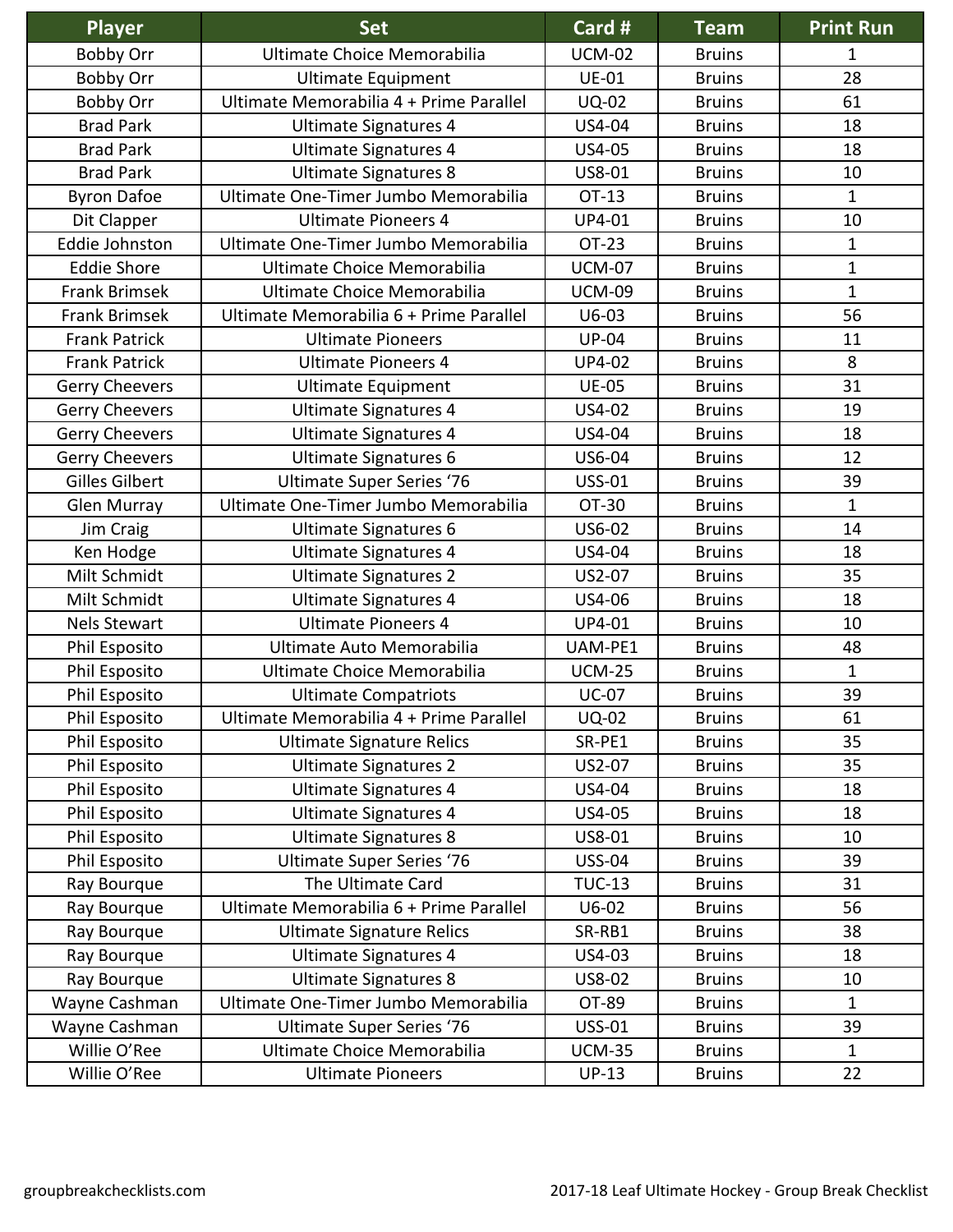| <b>Player</b>          | <b>Set</b>                              | Card #        | <b>Team</b> | <b>Print Run</b> |
|------------------------|-----------------------------------------|---------------|-------------|------------------|
| <b>Bobby Rousseau</b>  | Ultimate One-Timer Jumbo Memorabilia    | OT-11         | Canadiens   | 1                |
| Carey Price            | The Ultimate Card                       | <b>TUC-02</b> | Canadiens   | 31               |
| Dickie Moore           | <b>Ultimate Signatures 4</b>            | US4-06        | Canadiens   | 18               |
| Doug Harvey            | The Ultimate Card                       | <b>TUC-04</b> | Canadiens   | 26               |
| Doug Harvey            | Ultimate Memorabilia 6 + Prime Parallel | $U6-03$       | Canadiens   | 56               |
| Doug Harvey            | <b>Ultimate Pioneers 4</b>              | UP4-03        | Canadiens   | 13               |
| George Hainsworth      | <b>Ultimate Pioneers</b>                | <b>UP-05</b>  | Canadiens   | $\overline{7}$   |
| Georges Vézina         | Ultimate Choice Memorabilia             | <b>UCM-10</b> | Canadiens   | $\mathbf{1}$     |
| <b>Guy Lafleur</b>     | Ultimate Auto Memorabilia               | UAM-GL1       | Canadiens   | 43               |
| <b>Guy Lafleur</b>     | Ultimate One-Timer Jumbo Memorabilia    | OT-34         | Canadiens   | 1                |
| <b>Guy Lafleur</b>     | <b>Ultimate Signature Relics</b>        | SR-GL1        | Canadiens   | 35               |
| <b>Guy Lafleur</b>     | <b>Ultimate Signatures</b>              | US-GL1        | Canadiens   | 48               |
| <b>Guy Lafleur</b>     | <b>Ultimate Signatures 2</b>            | US2-04        | Canadiens   | 35               |
| <b>Guy Lafleur</b>     | <b>Ultimate Signatures 6</b>            | US6-06        | Canadiens   | 12               |
| <b>Guy Lafleur</b>     | <b>Ultimate Signatures 8</b>            | US8-01        | Canadiens   | 10               |
| <b>Guy Lafleur</b>     | <b>Ultimate Super Series '76</b>        | <b>USS-03</b> | Canadiens   | 39               |
| <b>Guy Lapointe</b>    | <b>Ultimate Signatures 2</b>            | US2-04        | Canadiens   | 35               |
| <b>Guy Lapointe</b>    | <b>Ultimate Signatures 6</b>            | US6-06        | Canadiens   | 12               |
| Jacques Laperrière     | Ultimate One-Timer Jumbo Memorabilia    | OT-36         | Canadiens   | $\mathbf{1}$     |
| Jacques Lemaire        | <b>Ultimate Signatures 6</b>            | US6-06        | Canadiens   | 12               |
| Jacques Plante         | The Ultimate Card                       | <b>TUC-06</b> | Canadiens   | 28               |
| Jacques Plante         | Ultimate Choice Memorabilia             | <b>UCM-15</b> | Canadiens   | $\mathbf 1$      |
| Jacques Plante         | <b>Ultimate Equipment</b>               | <b>UE-07</b>  | Canadiens   | 28               |
| Jacques Plante         | Ultimate Memorabilia 4 + Prime Parallel | <b>UQ-05</b>  | Canadiens   | 61               |
| Jacques Plante         | <b>Ultimate Pioneers</b>                | <b>UP-07</b>  | Canadiens   | 22               |
| Jacques Plante         | <b>Ultimate Pioneers 4</b>              | UP4-03        | Canadiens   | 13               |
| Jean Béliveau          | The Ultimate Card                       | <b>TUC-07</b> | Canadiens   | 26               |
| Jean Béliveau          | Ultimate Choice Memorabilia             | <b>UCM-17</b> | Canadiens   | $\mathbf{1}$     |
| Jean Béliveau          | <b>Ultimate Equipment</b>               | <b>UE-08</b>  | Canadiens   | 23               |
| Jean Béliveau          | <b>Ultimate Pioneers</b>                | <b>UP-08</b>  | Canadiens   | 22               |
| Jean Béliveau          | <b>Ultimate Pioneers 4</b>              | UP4-03        | Canadiens   | 13               |
| Jean Béliveau          | <b>Ultimate Signatures 2</b>            | US2-03        | Canadiens   | 11               |
| Jose Theodore          | Ultimate Memorabilia 6 + Prime Parallel | $U6-01$       | Canadiens   | 56               |
| Ken Dryden             | Ultimate Equipment                      | <b>UE-09</b>  | Canadiens   | 27               |
| Ken Dryden             | <b>Ultimate Super Series '76</b>        | <b>USS-03</b> | Canadiens   | 39               |
| Larry Robinson         | Ultimate One-Timer Jumbo Memorabilia    | OT-48         | Canadiens   | $\mathbf{1}$     |
| Larry Robinson         | Ultimate Signatures 6                   | US6-06        | Canadiens   | 12               |
| Mats Näslund           | <b>Ultimate Compatriots</b>             | <b>UC-06</b>  | Canadiens   | 39               |
| Mats Näslund           | Ultimate One-Timer Jumbo Memorabilia    | OT-57         | Canadiens   | $\mathbf 1$      |
| Maurice Richard        | The Ultimate Card                       | <b>TUC-09</b> | Canadiens   | 26               |
| <b>Maurice Richard</b> | Ultimate Choice Memorabilia             | <b>UCM-20</b> | Canadiens   | $\mathbf{1}$     |
| Maurice Richard        | <b>Ultimate Pioneers 4</b>              | UP4-03        | Canadiens   | 13               |
| Newsy Lalonde          | <b>Ultimate Pioneers</b>                | $UP-10$       | Canadiens   | 22               |
| Newsy Lalonde          | <b>Ultimate Pioneers 4</b>              | <b>UP4-02</b> | Canadiens   | 8                |
| Patrick Roy            | The Ultimate Card                       | <b>TUC-10</b> | Canadiens   | 31               |
| Patrick Roy            | Ultimate Memorabilia 4 + Prime Parallel | <b>UQ-05</b>  | Canadiens   | 61               |
| Patrick Roy            | Ultimate One-Timer Jumbo Memorabilia    | OT-65         | Canadiens   | $\mathbf 1$      |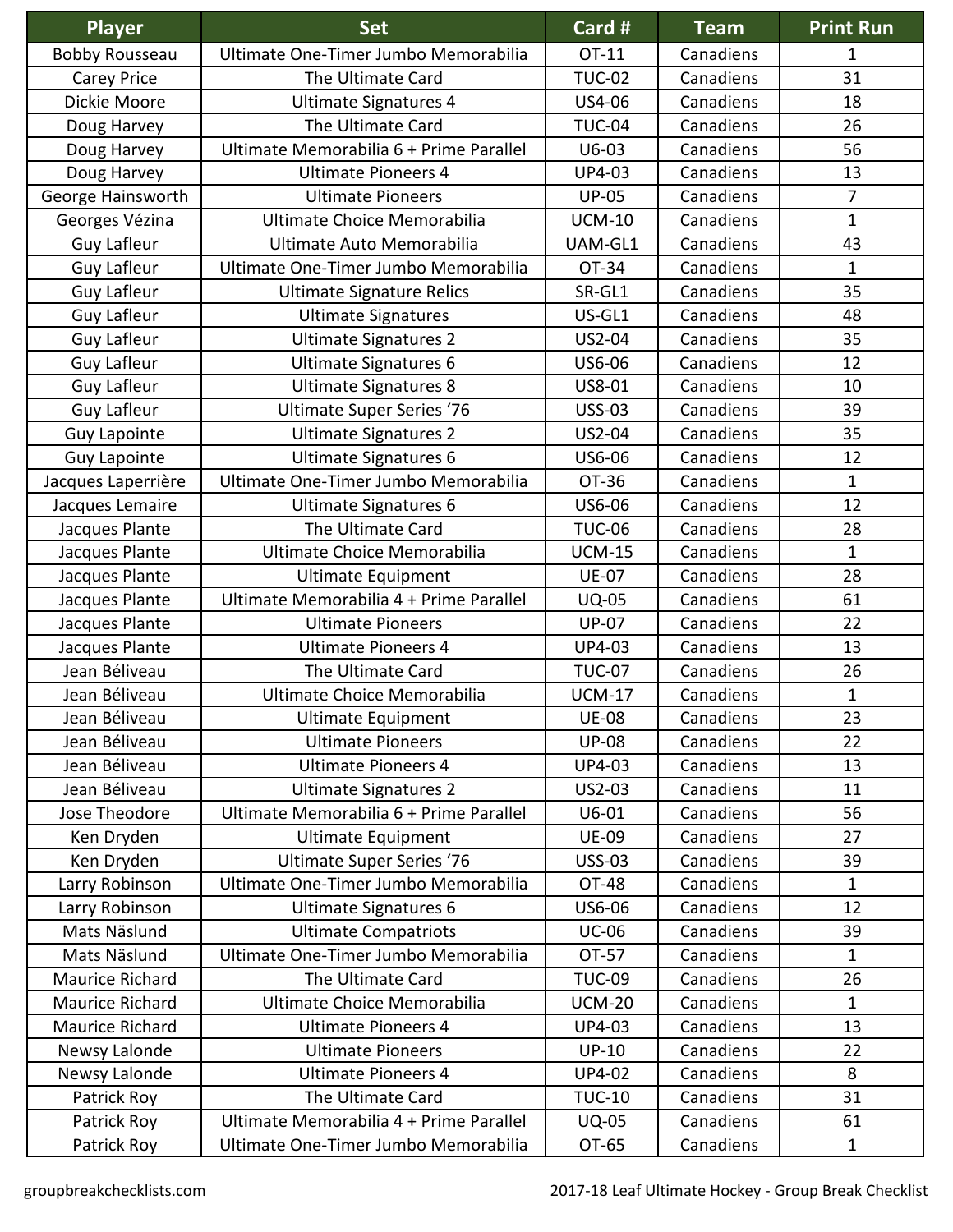| <b>Player</b>      | <b>Set</b>                       | Card #        | <b>Team</b> | <b>Print Run</b> |
|--------------------|----------------------------------|---------------|-------------|------------------|
| Serge Savard       | Ultimate Signatures 6            | US6-06        | Canadiens   | 12               |
| <b>Steve Shutt</b> | <b>Ultimate Compatriots</b>      | <b>UC-07</b>  | Canadiens   | 39               |
| <b>Steve Shutt</b> | <b>Ultimate Super Series '76</b> | <b>USS-03</b> | Canadiens   | 39               |
| Toe Blake          | <b>Ultimate Pioneers</b>         | $UP-12$       | Canadiens   | 22               |
| Yvon Lambert       | Ultimate Signatures 6            | US6-06        | Canadiens   |                  |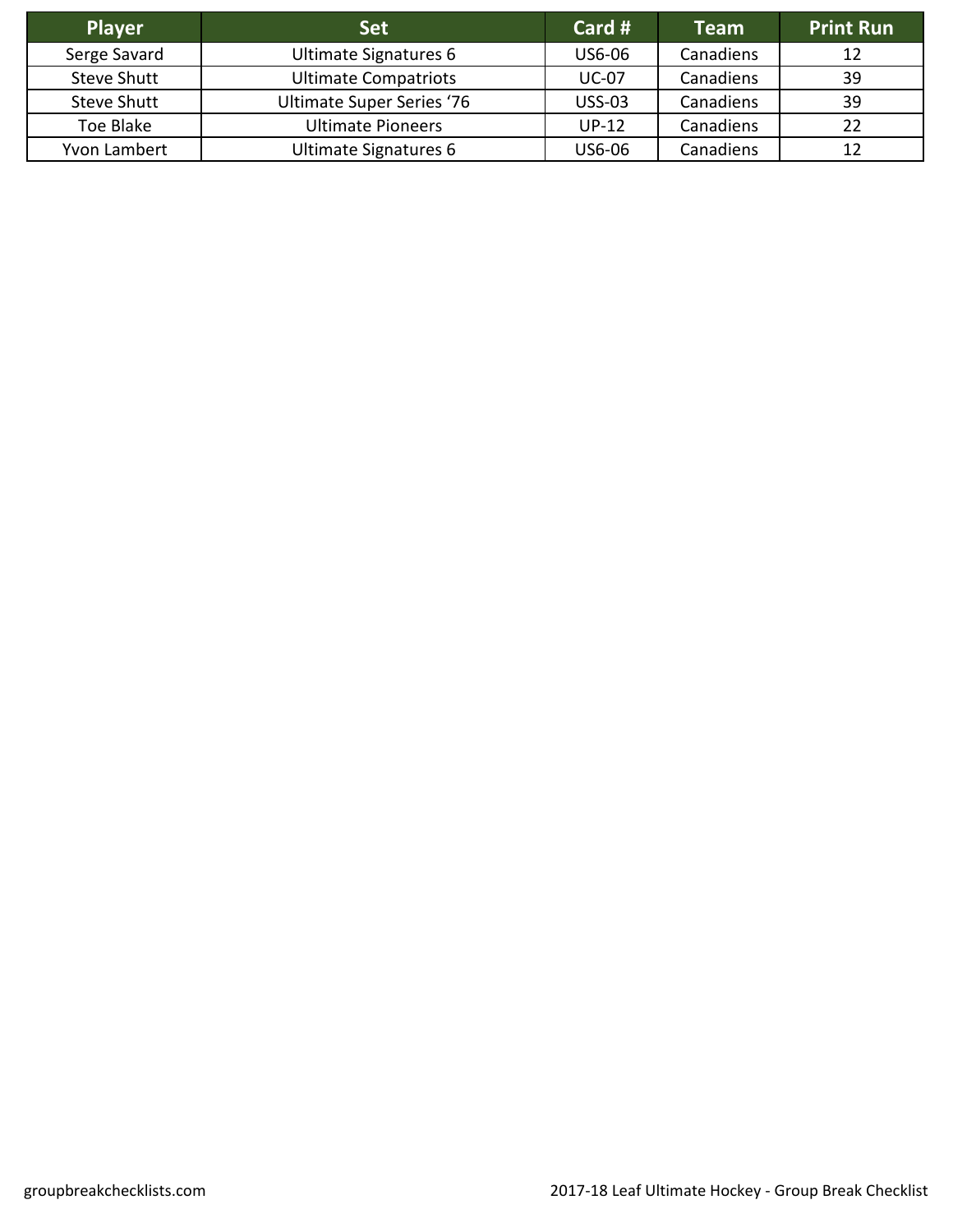| <b>Player</b>        | <b>Set</b>                              | Card #        | <b>Team</b> | <b>Print Run</b> |
|----------------------|-----------------------------------------|---------------|-------------|------------------|
| Ed Jovanovski        | Ultimate One-Timer Jumbo Memorabilia    | OT-22         | Canucks     |                  |
| Gino Odjick          | Ultimate One-Timer Jumbo Memorabilia    | OT-29         | Canucks     |                  |
| Pavel Bure           | The Ultimate Card                       | <b>TUC-12</b> | Canucks     | 31               |
| Pavel Bure           | Ultimate Choice Memorabilia             | <b>UCM-23</b> | Canucks     |                  |
| Pavel Bure           | <b>Ultimate Compatriots</b>             | $UC-03$       | Canucks     | 39               |
| Pavel Bure           | <b>Ultimate Equipment</b>               | <b>UE-11</b>  | Canucks     | 31               |
| Pavel Bure           | Ultimate Memorabilia 4 + Prime Parallel | <b>UQ-01</b>  | Canucks     | 61               |
| Pavel Bure           | Ultimate One-Timer Jumbo Memorabilia    | OT-68         | Canucks     |                  |
| <b>Trevor Linden</b> | <b>Ultimate Signature Relics</b>        | SR-TL1        | Canucks     | 38               |
| Vladimir Krutov      | <b>Ultimate Compatriots</b>             | <b>UC-08</b>  | Canucks     | 39               |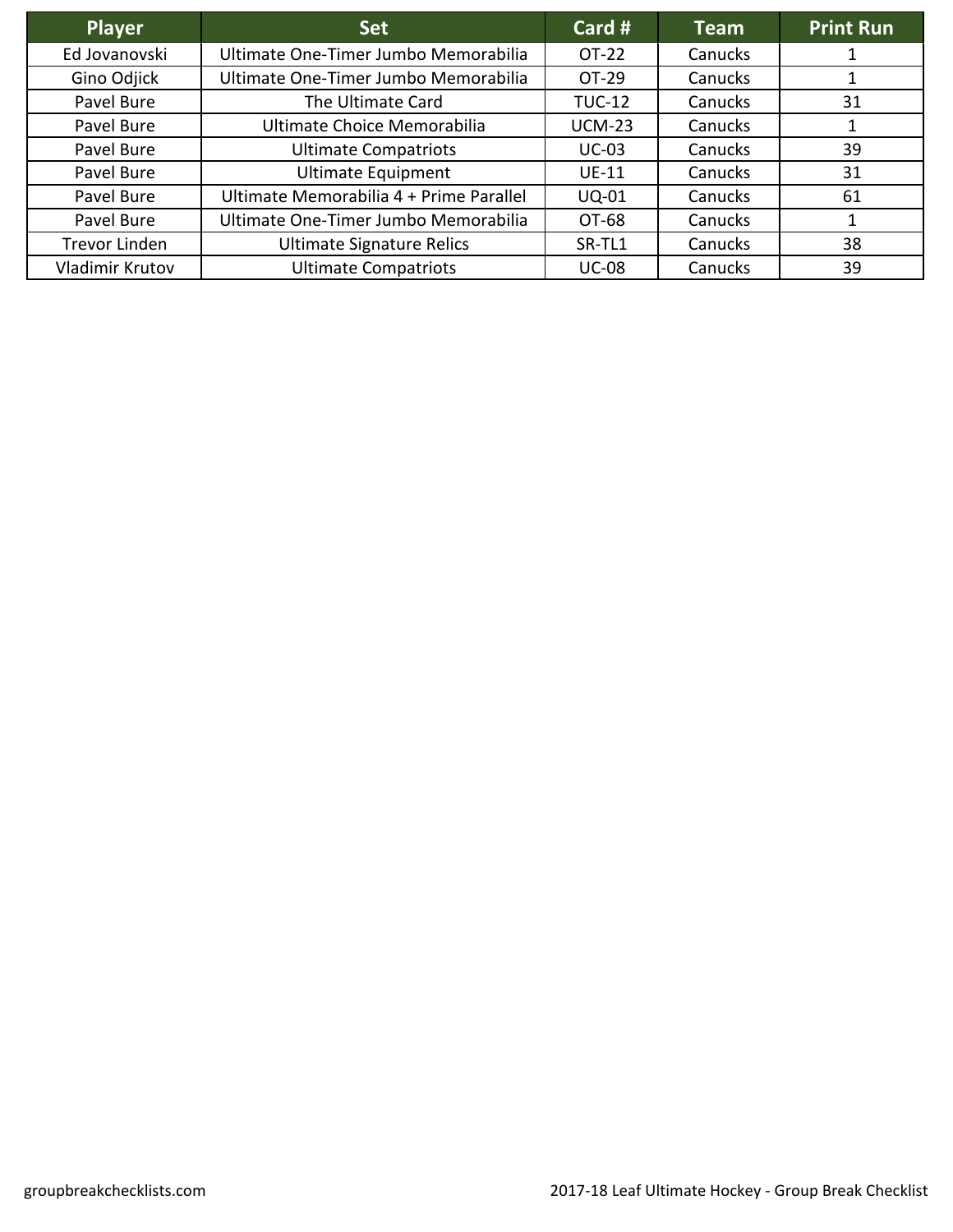| <b>Player</b>     | <b>Set</b>                              | Card $#$     | <b>Team</b> | <b>Print Run</b> |
|-------------------|-----------------------------------------|--------------|-------------|------------------|
| <b>Adam Oates</b> | Ultimate Memorabilia 4 + Prime Parallel | <b>UQ-07</b> | Capitals    | 61               |
| <b>Adam Oates</b> | Ultimate One-Timer Jumbo Memorabilia    | OT-02        | Capitals    |                  |
| Adam Oates        | <b>Ultimate Signatures 2</b>            | US2-01       | Capitals    | 36               |
| Craig Patrick     | Ultimate Signatures 6                   | US6-02       | Capitals    | 14               |
| Joe Juneau        | Ultimate One-Timer Jumbo Memorabilia    | OT-41        | Capitals    |                  |
| Larry Murphy      | Ultimate One-Timer Jumbo Memorabilia    | OT-47        | Capitals    |                  |
| Mike Gartner      | Ultimate One-Timer Jumbo Memorabilia    | OT-59        | Capitals    |                  |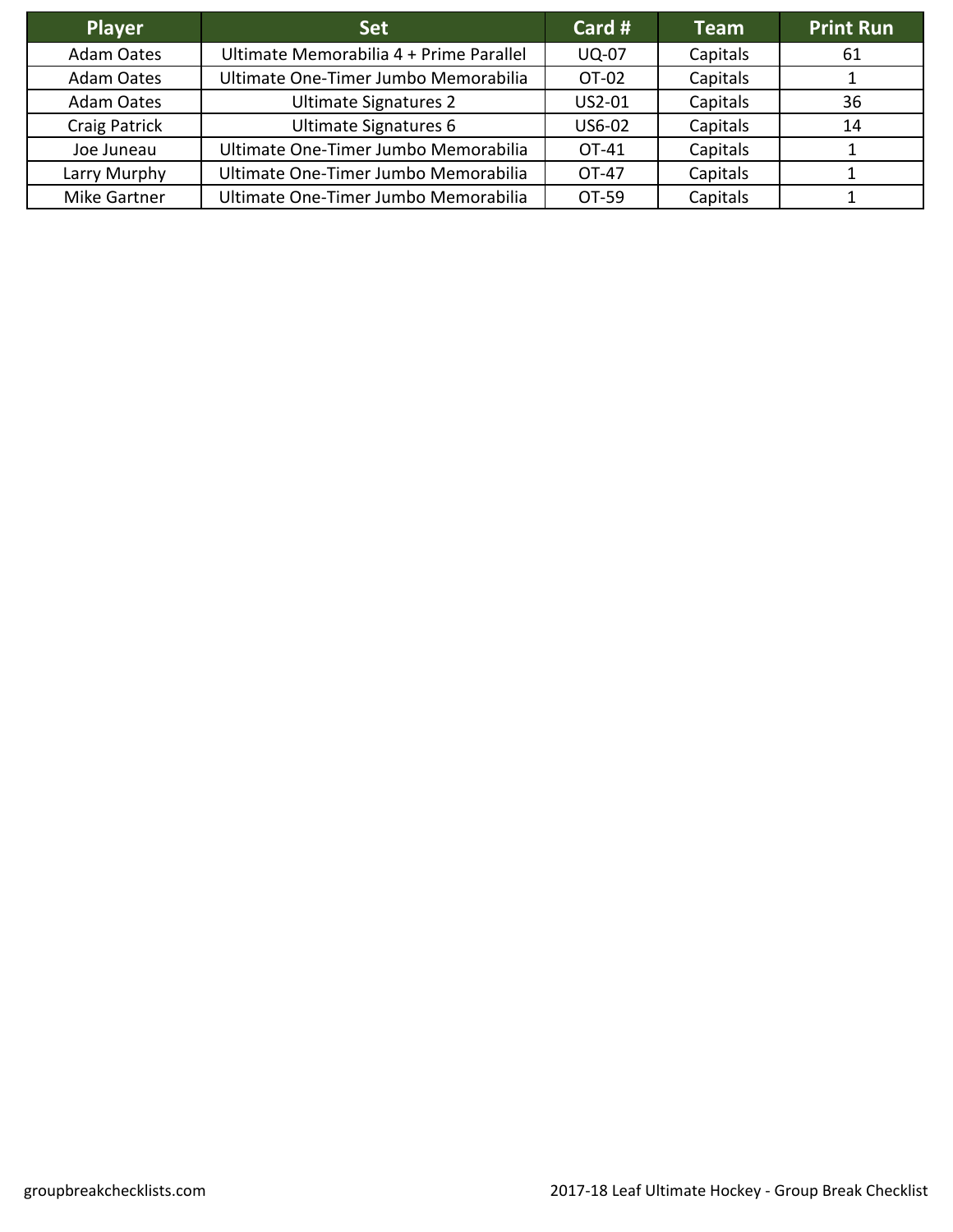| <b>Player</b>      | <b>Set</b>                              | Card $#$     | <b>Team</b> | <b>Print Run</b> |
|--------------------|-----------------------------------------|--------------|-------------|------------------|
| Dale Hawerchuk     | Ultimate One-Timer Jumbo Memorabilia    | OT-16        | Coyotes     |                  |
| Dale Hawerchuk     | Ultimate Signatures 4                   | US4-07       | Coyotes     | 39               |
| Jim Kyte           | Ultimate One-Timer Jumbo Memorabilia    | OT-39        | Coyotes     |                  |
| Keith Tkachuk      | Ultimate Memorabilia 4 + Prime Parallel | <b>UQ-07</b> | Coyotes     | 61               |
| Nikolai Khabibulin | <b>Ultimate Compatriots</b>             | $UC-03$      | Coyotes     | 39               |
| Nikolai Khabibulin | Ultimate Memorabilia 6 + Prime Parallel | $U6-01$      | Coyotes     | 56               |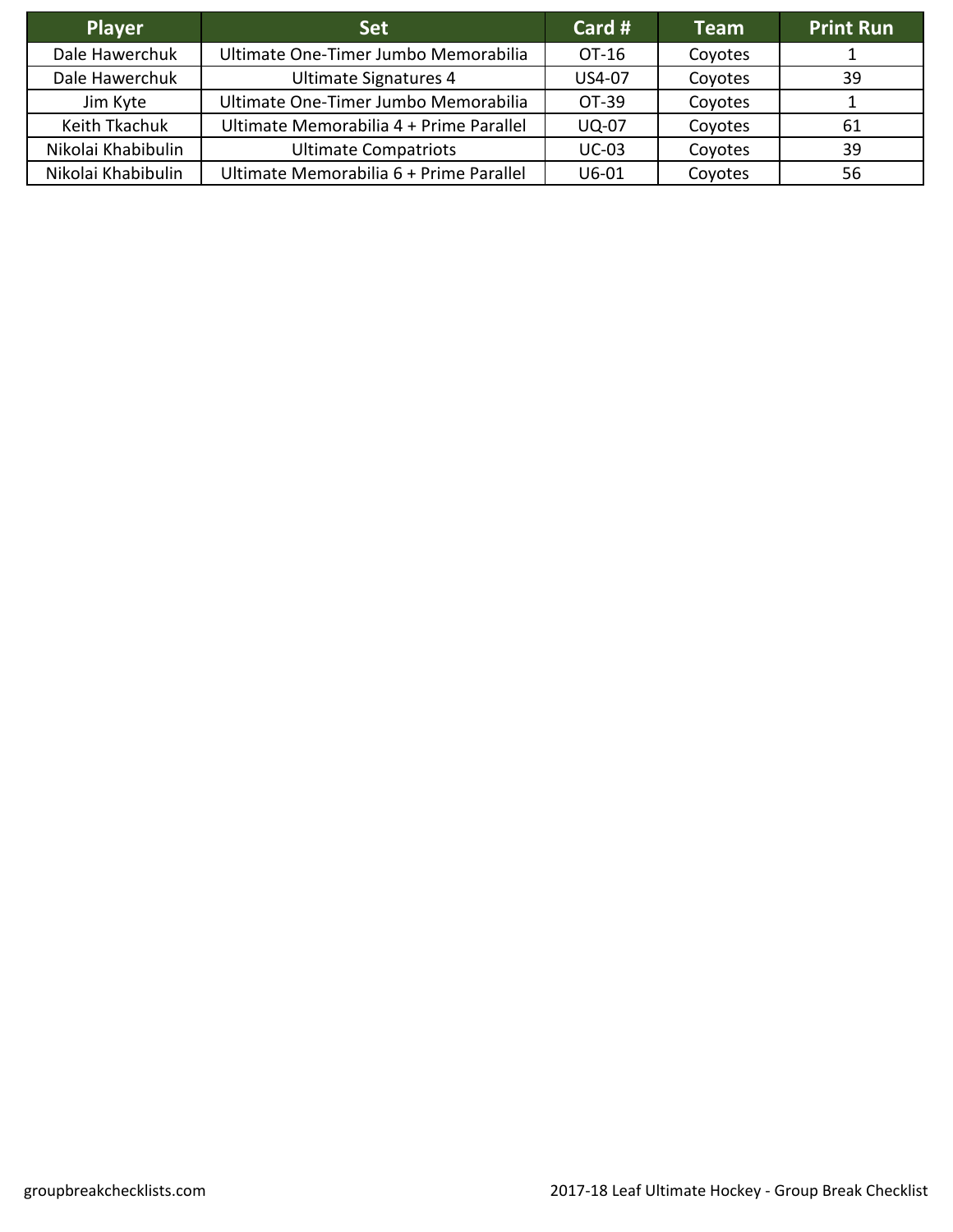| <b>Player</b>         | <b>Set</b>                              | Card #       | <b>Team</b>   | <b>Print Run</b> |
|-----------------------|-----------------------------------------|--------------|---------------|------------------|
| <b>Bill Guerin</b>    | <b>Ultimate Compatriots</b>             | <b>UC-04</b> | <b>Devils</b> | 39               |
| <b>Bill Guerin</b>    | Ultimate One-Timer Jumbo Memorabilia    | OT-08        | <b>Devils</b> | $\mathbf{1}$     |
| <b>Bobby Holik</b>    | <b>Ultimate Compatriots</b>             | <b>UC-05</b> | <b>Devils</b> | 39               |
| John Madden           | Ultimate One-Timer Jumbo Memorabilia    | OT-44        | <b>Devils</b> | $\mathbf 1$      |
| Kirk Muller           | Ultimate One-Timer Jumbo Memorabilia    | OT-45        | Devils        | $\mathbf{1}$     |
| <b>Martin Brodeur</b> | <b>Ultimate Compatriots</b>             | $UC-02$      | <b>Devils</b> | 39               |
| <b>Martin Brodeur</b> | Ultimate Memorabilia 4 + Prime Parallel | <b>UQ-05</b> | <b>Devils</b> | 61               |
| Martin Brodeur        | Ultimate Memorabilia 6 + Prime Parallel | $U6-01$      | Devils        | 56               |
| Martin Brodeur        | Ultimate One-Timer Jumbo Memorabilia    | OT-55        | <b>Devils</b> | $\mathbf{1}$     |
| <b>Martin Brodeur</b> | <b>Ultimate Signatures 6</b>            | US6-01       | Devils        | 12               |
| Nico Hischier         | The Ultimate Rookie Card                | TUR-NH1      | Devils        | 50               |
| Nico Hischier         | Ultimate Auto Memorabilia               | UAM-NH1      | <b>Devils</b> | 50               |
| Nico Hischier         | Ultimate Rookie Signature Patch         | URSP-NH1     | <b>Devils</b> | 53               |
| Nico Hischier         | <b>Ultimate Signature Relics</b>        | SR-NH1       | Devils        | 48               |
| Nico Hischier         | <b>Ultimate Signatures</b>              | US-NH1       | <b>Devils</b> | 48               |
| Nico Hischier         | <b>Ultimate Signatures 2</b>            | US2-06       | <b>Devils</b> | 50               |
| Nico Hischier         | <b>Ultimate Signatures 3</b>            | US3-01       | Devils        | 50               |
| Nico Hischier         | <b>Ultimate Signatures 3</b>            | US3-07       | <b>Devils</b> | 50               |
| Nico Hischier         | <b>Ultimate Signatures 4</b>            | US4-08       | Devils        | 50               |
| Patrik Elias          | Ultimate One-Timer Jumbo Memorabilia    | OT-66        | Devils        | $\mathbf{1}$     |
| <b>Scott Gomez</b>    | Ultimate Memorabilia 6 + Prime Parallel | $U6-05$      | Devils        | 56               |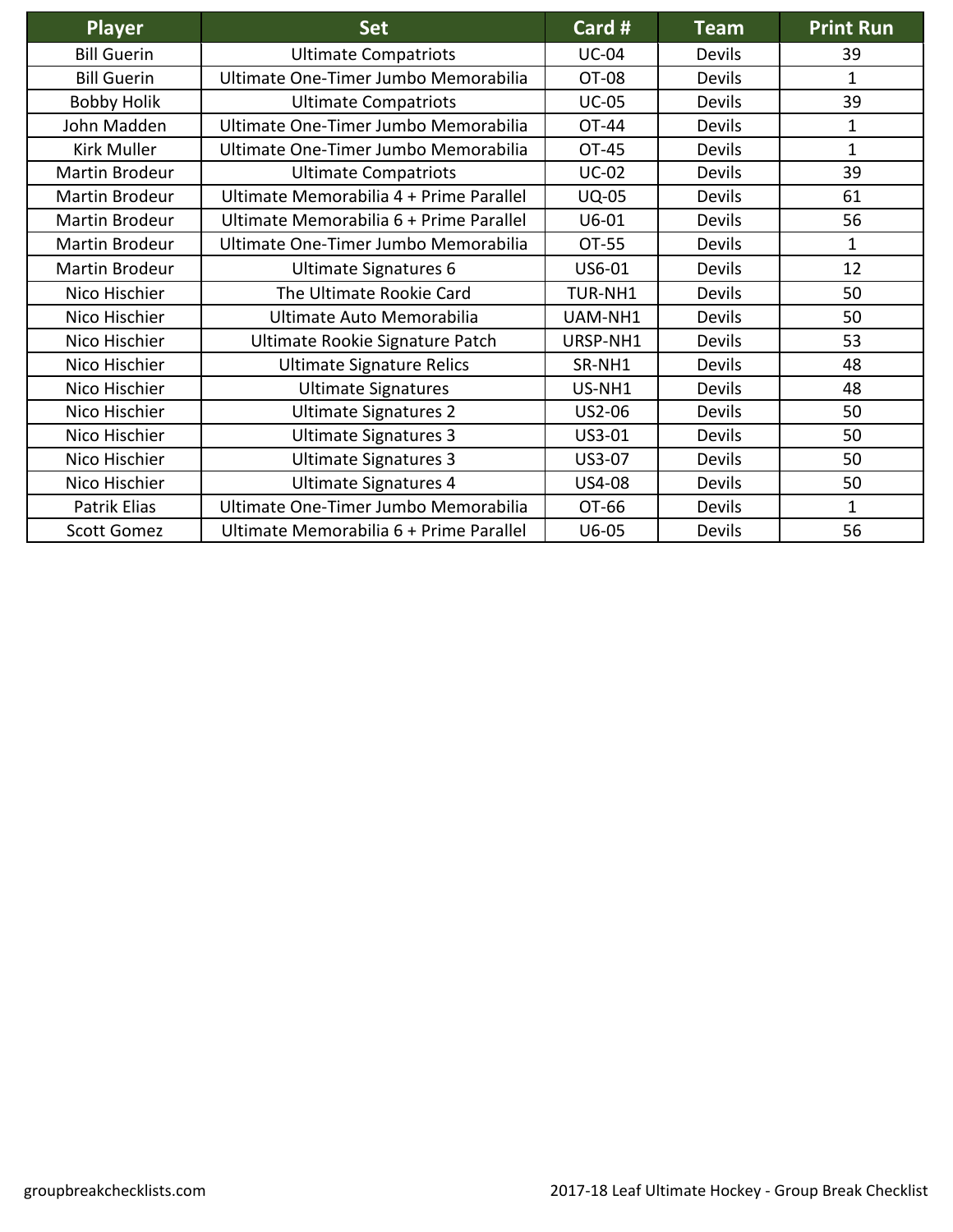| Player            | <b>Set</b>                              | Card #        | Team         | <b>Print Run</b> |
|-------------------|-----------------------------------------|---------------|--------------|------------------|
| <b>Guy Hebert</b> | Ultimate One-Timer Jumbo Memorabilia    | OT-33         | <b>Ducks</b> |                  |
| Oleg Tverdovsky   | Ultimate One-Timer Jumbo Memorabilia    | OT-63         | <b>Ducks</b> |                  |
| Paul Kariya       | The Ultimate Card                       | <b>TUC-11</b> | <b>Ducks</b> | 31               |
| Paul Kariya       | Ultimate Memorabilia 4 + Prime Parallel | <b>UQ-01</b>  | <b>Ducks</b> | 61               |
| Paul Kariya       | Ultimate Memorabilia 6 + Prime Parallel | $U6-04$       | <b>Ducks</b> | 56               |
| Stu Grimson       | Ultimate One-Timer Jumbo Memorabilia    | OT-82         | <b>Ducks</b> |                  |
| Teemu Selanne     | The Ultimate Card                       | <b>TUC-15</b> | <b>Ducks</b> | 31               |
| Teemu Selanne     | Ultimate Auto Memorabilia               | UAM-TS1       | <b>Ducks</b> | 26               |
| Teemu Selanne     | Ultimate Choice Memorabilia             | <b>UCM-31</b> | <b>Ducks</b> |                  |
| Teemu Selanne     | Ultimate Memorabilia 6 + Prime Parallel | $U6-04$       | <b>Ducks</b> | 56               |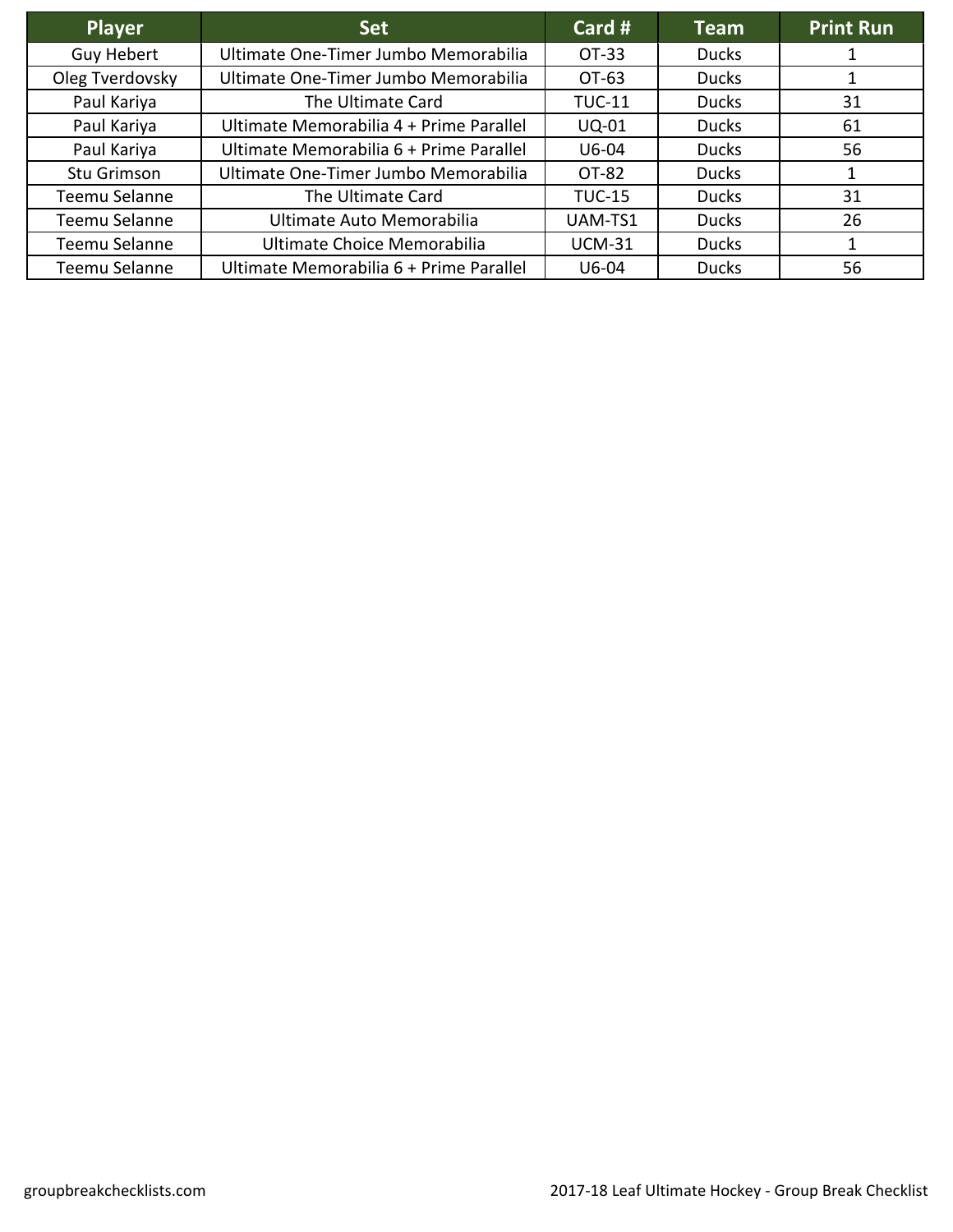| <b>Player</b>       | <b>Set</b>                              | Card #       | Team          | <b>Print Run</b> |
|---------------------|-----------------------------------------|--------------|---------------|------------------|
| Al MacInnis         | Ultimate Memorabilia 6 + Prime Parallel | $U6-02$      | Flames        | 56               |
| Al MacInnis         | Ultimate One-Timer Jumbo Memorabilia    | OT-03        | <b>Flames</b> |                  |
| <b>Gary Roberts</b> | Ultimate Memorabilia 4 + Prime Parallel | <b>UQ-04</b> | <b>Flames</b> | 61               |
| Hakan Loob          | Ultimate Memorabilia 4 + Prime Parallel | <b>UQ-04</b> | <b>Flames</b> | 61               |
| Hakan Loob          | Ultimate One-Timer Jumbo Memorabilia    | OT-35        | <b>Flames</b> |                  |
| Joe Nieuwendyk      | Ultimate One-Timer Jumbo Memorabilia    | OT-42        | Flames        |                  |
| Lanny McDonald      | Ultimate Auto Memorabilia               | UAM-LMD      | Flames        | 48               |
| Lanny McDonald      | Ultimate Memorabilia 4 + Prime Parallel | <b>UQ-04</b> | <b>Flames</b> | 61               |
| Lanny McDonald      | Ultimate Signatures 2                   | US2-05       | Flames        | 26               |
| Roman Turek         | <b>Ultimate Compatriots</b>             | <b>UC-05</b> | <b>Flames</b> | 39               |
| Roman Turek         | Ultimate One-Timer Jumbo Memorabilia    | OT-75        | Flames        |                  |
| Theoren Fleury      | Ultimate One-Timer Jumbo Memorabilia    | OT-84        | <b>Flames</b> |                  |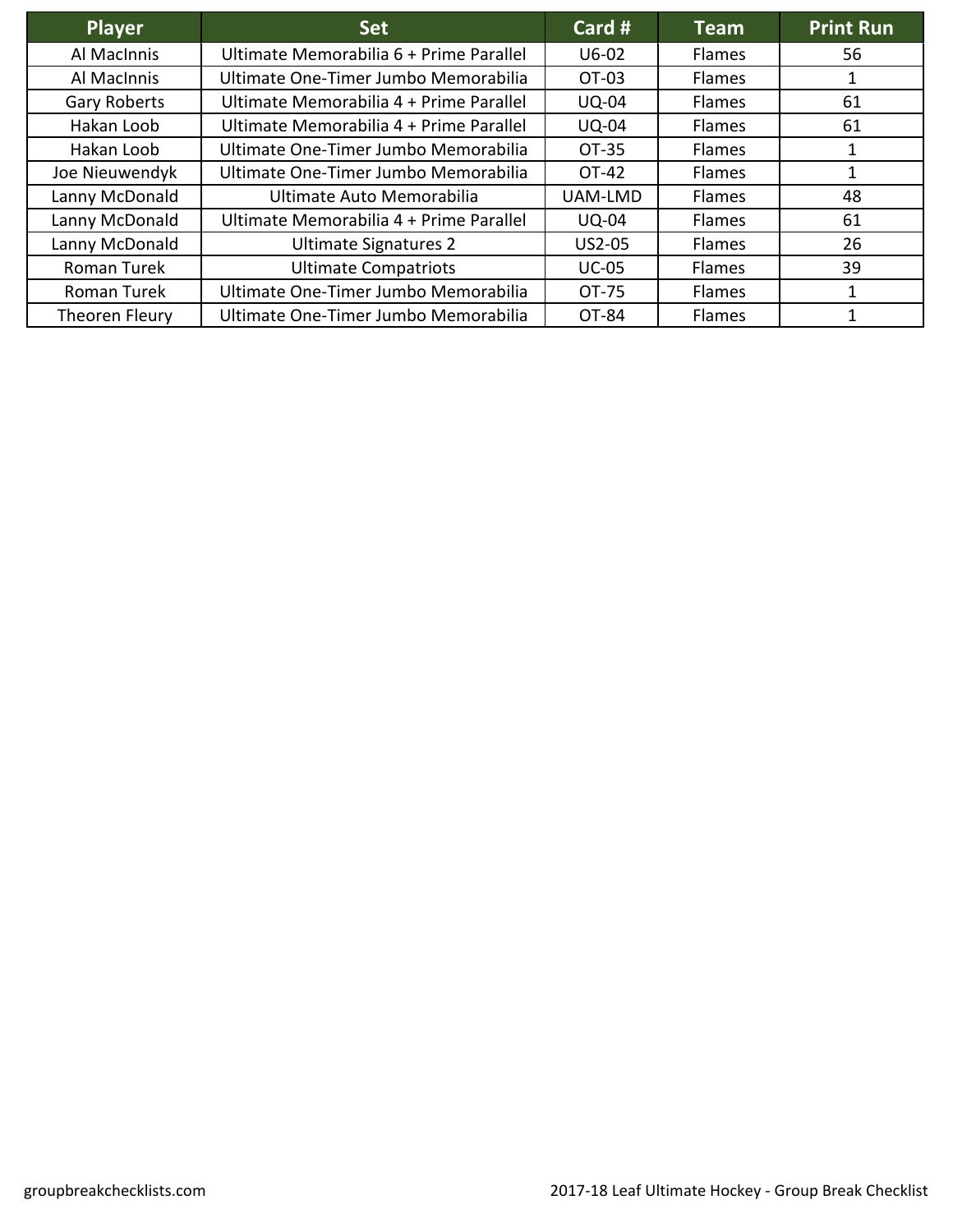| Player               | <b>Set</b>                              | Card#         | <b>Team</b>   | <b>Print Run</b> |
|----------------------|-----------------------------------------|---------------|---------------|------------------|
| Andre Lacroix        | Ultimate One-Timer Jumbo Memorabilia    | OT-06         | <b>Flyers</b> | 1                |
| <b>Bernie Parent</b> | Ultimate Signatures 4                   | US4-02        | Flyers        | 19               |
| <b>Bernie Parent</b> | <b>Ultimate Signatures 6</b>            | US6-04        | Flyers        | 12               |
| <b>Bill Barber</b>   | <b>Ultimate Super Series '76</b>        | <b>USS-02</b> | Flyers        | 39               |
| <b>Bobby Clarke</b>  | <b>Ultimate Compatriots</b>             | <b>UC-07</b>  | Flyers        | 39               |
| <b>Bobby Clarke</b>  | Ultimate One-Timer Jumbo Memorabilia    | OT-10         | Flyers        | $\mathbf{1}$     |
| <b>Bobby Clarke</b>  | <b>Ultimate Super Series '76</b>        | <b>USS-02</b> | Flyers        | 39               |
| <b>Brad Marsh</b>    | Ultimate One-Timer Jumbo Memorabilia    | OT-12         | Flyers        | $\mathbf{1}$     |
| Eric Lindros         | Ultimate Choice Memorabilia             | <b>UCM-08</b> | Flyers        | $\mathbf{1}$     |
| <b>Eric Lindros</b>  | <b>Ultimate Compatriots</b>             | <b>UC-02</b>  | Flyers        | 39               |
| <b>Eric Lindros</b>  | <b>Ultimate Equipment</b>               | <b>UE-04</b>  | Flyers        | 31               |
| <b>Eric Lindros</b>  | Ultimate Memorabilia 4 + Prime Parallel | <b>UQ-01</b>  | Flyers        | 61               |
| <b>Eric Lindros</b>  | Ultimate Memorabilia 6 + Prime Parallel | U6-04         | Flyers        | 56               |
| <b>Eric Lindros</b>  | Ultimate One-Timer Jumbo Memorabilia    | <b>OT-25</b>  | Flyers        | $\mathbf 1$      |
| <b>Eric Lindros</b>  | Ultimate One-Timer Jumbo Memorabilia    | OT-26         | Flyers        | $\mathbf{1}$     |
| <b>Eric Lindros</b>  | <b>Ultimate Signatures 8</b>            | US8-02        | Flyers        | 10               |
| Gary Dornhoefer      | <b>Ultimate Super Series '76</b>        | <b>USS-05</b> | Flyers        | 39               |
| Joe Watson           | <b>Ultimate Super Series '76</b>        | <b>USS-05</b> | Flyers        | 39               |
| John LeClair         | Ultimate Memorabilia 6 + Prime Parallel | $U6-05$       | Flyers        | 56               |
| Mark Recchi          | Ultimate Memorabilia 6 + Prime Parallel | $U6-05$       | Flyers        | 56               |
| <b>Nolan Patrick</b> | The Ultimate Rookie Card                | TUR-NP1       | Flyers        | 50               |
| Nolan Patrick        | Ultimate Auto Memorabilia               | UAM-NP1       | Flyers        | 50               |
| Nolan Patrick        | Ultimate Choice Memorabilia             | <b>UCM-22</b> | Flyers        | $\mathbf 1$      |
| Nolan Patrick        | Ultimate Rookie Signature Patch         | URSP-NP1      | Flyers        | 53               |
| Nolan Patrick        | <b>Ultimate Signature Relics</b>        | SR-NP1        | Flyers        | 48               |
| Nolan Patrick        | <b>Ultimate Signatures</b>              | US-NP1        | Flyers        | 48               |
| Nolan Patrick        | <b>Ultimate Signatures 2</b>            | US2-06        | Flyers        | 50               |
| Nolan Patrick        | <b>Ultimate Signatures 3</b>            | US3-01        | Flyers        | 50               |
| Nolan Patrick        | <b>Ultimate Signatures 3</b>            | US3-07        | <b>Flyers</b> | 50               |
| Nolan Patrick        | <b>Ultimate Signatures 4</b>            | US4-08        | Flyers        | 50               |
| Pelle Lindbergh      | Ultimate Choice Memorabilia             | <b>UCM-24</b> | <b>Flyers</b> | 1                |
| Pelle Lindbergh      | <b>Ultimate Compatriots</b>             | <b>UC-06</b>  | Flyers        | 39               |
| Pelle Lindbergh      | <b>Ultimate Equipment</b>               | $UE-12$       | <b>Flyers</b> | 25               |
| Pelle Lindbergh      | Ultimate One-Timer Jumbo Memorabilia    | OT-70         | Flyers        | 1                |
| Reggie Leach         | <b>Ultimate Super Series '76</b>        | <b>USS-05</b> | <b>Flyers</b> | 39               |
| <b>Rick MacLeish</b> | <b>Ultimate Super Series '76</b>        | <b>USS-02</b> | <b>Flyers</b> | 39               |
| Roman Cechmanek      | <b>Ultimate Compatriots</b>             | $UC-05$       | Flyers        | 39               |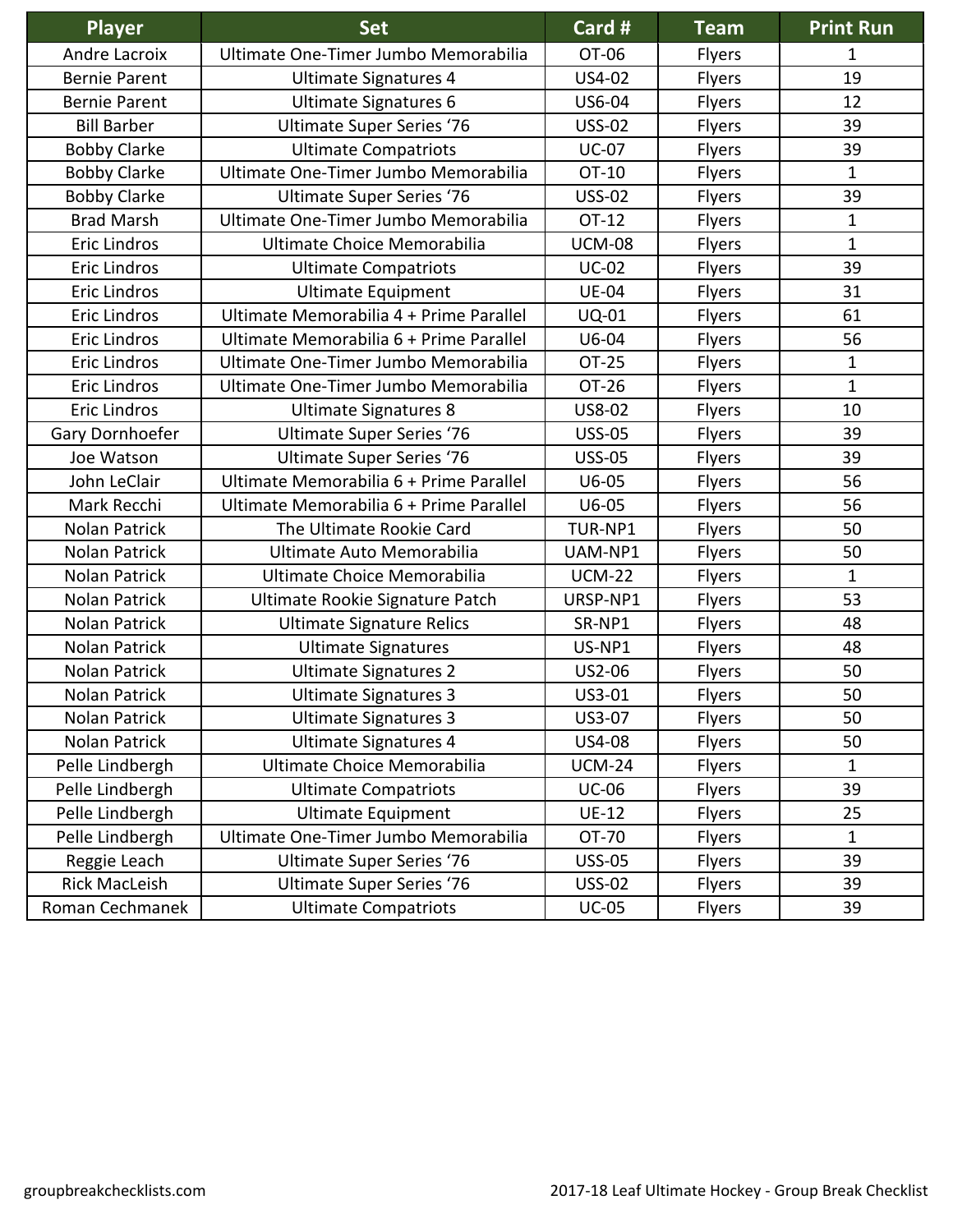| Player      |                             | Card #       | Team              | <b>Run</b> |
|-------------|-----------------------------|--------------|-------------------|------------|
| Ron Francis | <b>Ultimate Compatriots</b> | <b>UC-02</b> | <b>Hurricanes</b> | 39         |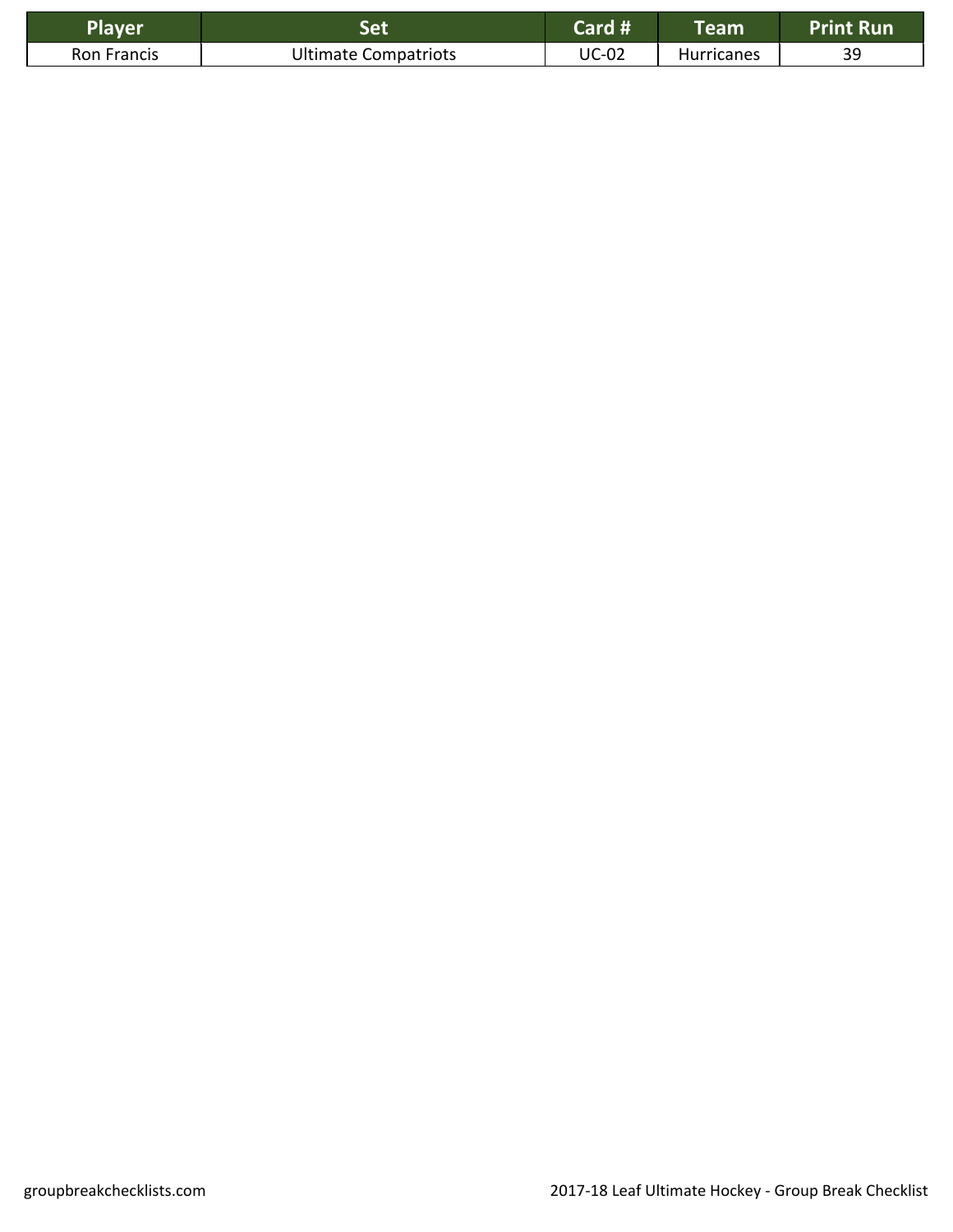| <b>Player</b>         | <b>Set</b>                           | Card $#$ | <b>Team</b>      | <b>Print Run</b> |
|-----------------------|--------------------------------------|----------|------------------|------------------|
| <b>Bryan Trottier</b> | <b>Ultimate Signature Relics</b>     | SR-BT1   | <b>Islanders</b> | 35               |
| <b>Greg Gilbert</b>   | Ultimate One-Timer Jumbo Memorabilia | OT-32    | <b>Islanders</b> |                  |
| Ken Morrow            | Ultimate Signatures 6                | US6-02   | <b>Islanders</b> | 14               |
| Mike Bossy            | Ultimate Auto Memorabilia            | UAM-MB1  | <b>Islanders</b> | 48               |
| Mike Bossy            | Ultimate One-Timer Jumbo Memorabilia | OT-58    | <b>Islanders</b> |                  |
| Mike Bossy            | <b>Ultimate Signature Relics</b>     | SR-MB1   | Islanders        | 35               |
| Mike Bossy            | <b>Ultimate Signatures</b>           | US-MB1   | <b>Islanders</b> | 48               |
| Pat LaFontaine        | Ultimate Signatures 4                | US4-07   | <b>Islanders</b> | 39               |
| <b>Ziggy Palffy</b>   | Ultimate One-Timer Jumbo Memorabilia | OT-92    | <b>Islanders</b> |                  |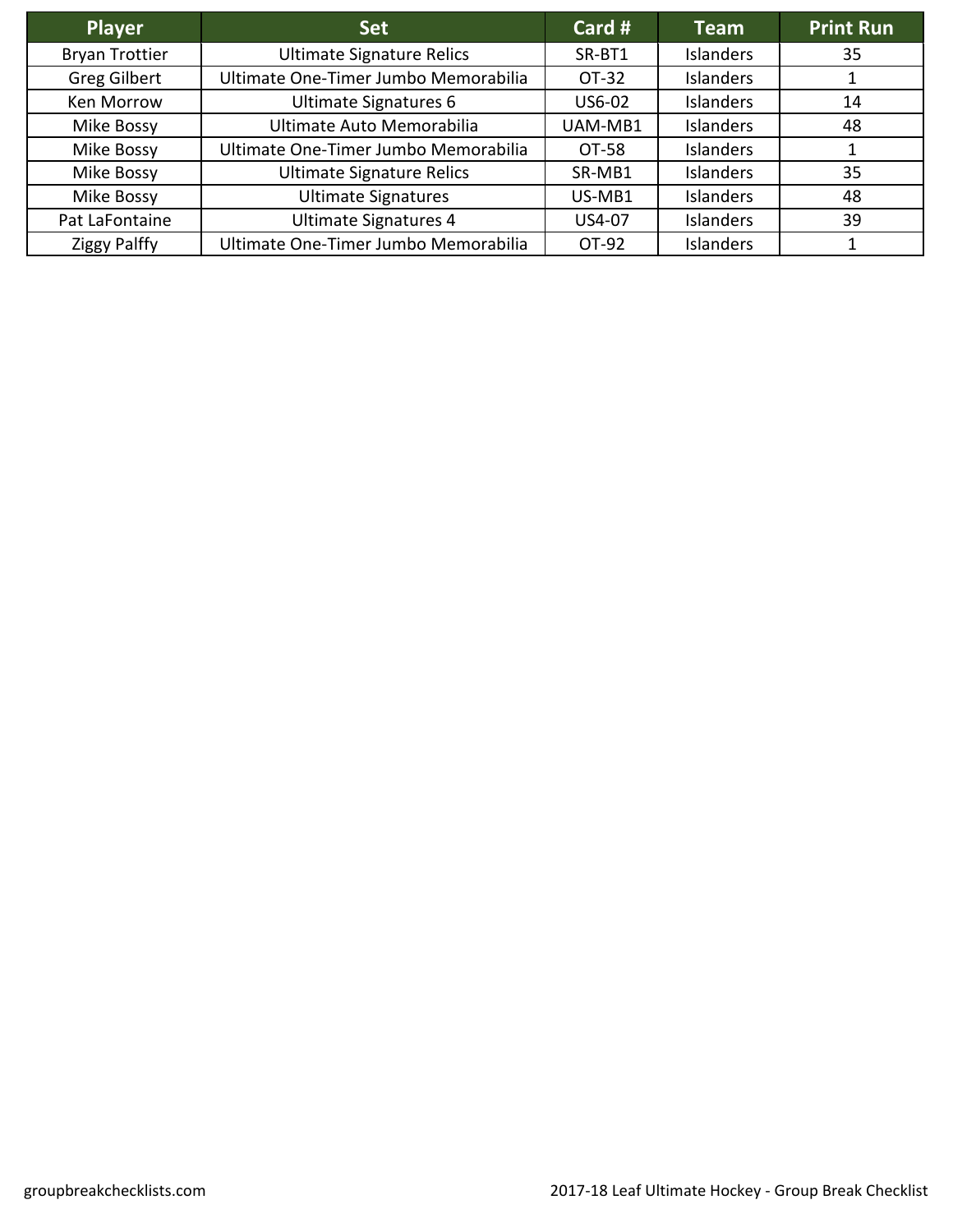| <b>Player</b>          | <b>Set</b>                              | Card #       | <b>Team</b> | <b>Print Run</b> |
|------------------------|-----------------------------------------|--------------|-------------|------------------|
| <b>Bernie Nicholls</b> | Ultimate One-Timer Jumbo Memorabilia    | OT-07        | Kings       |                  |
| Marcel Dionne          | <b>Ultimate Compatriots</b>             | <b>UC-07</b> | Kings       | 39               |
| Marcel Dionne          | Ultimate One-Timer Jumbo Memorabilia    | OT-50        | Kings       |                  |
| Marcel Dionne          | Ultimate One-Timer Jumbo Memorabilia    | OT-51        | Kings       |                  |
| Marcel Dionne          | <b>Ultimate Signatures 8</b>            | US8-01       | Kings       | 10               |
| Marty McSorley         | Ultimate One-Timer Jumbo Memorabilia    | OT-56        | Kings       |                  |
| Rob Blake              | Ultimate Memorabilia 4 + Prime Parallel | <b>UQ-03</b> | Kings       | 61               |
| Rob Blake              | Ultimate Memorabilia 6 + Prime Parallel | $U6-02$      | Kings       | 56               |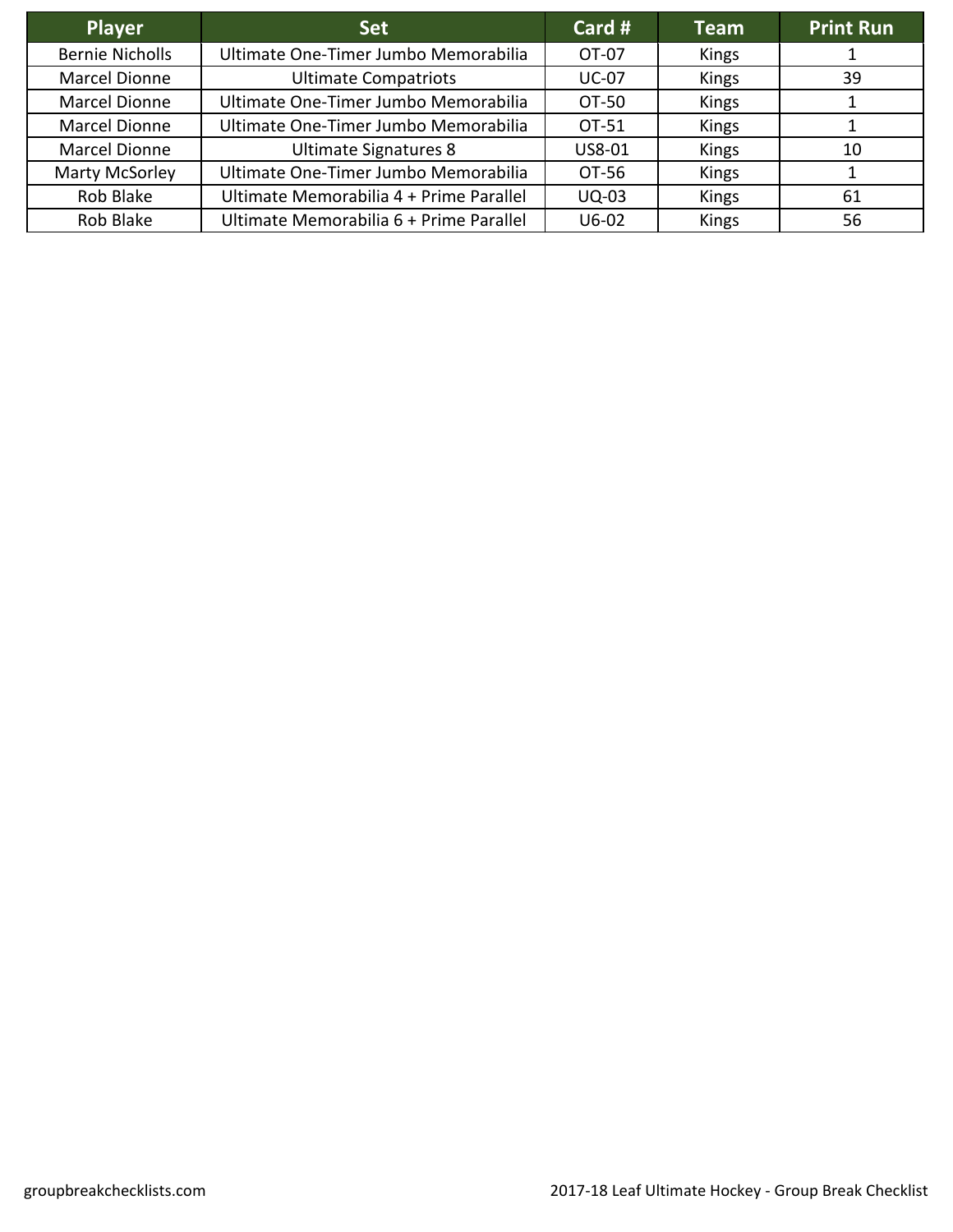| <b>Player</b>      | Set                                  | Card # | Team      | <b>Print Run</b> |
|--------------------|--------------------------------------|--------|-----------|------------------|
| Roman Hamrlik      | Ultimate One-Timer Jumbo Memorabilia | OT-74  | Lightning |                  |
| Vincent Lecavalier | Ultimate One-Timer Jumbo Memorabilia | OT-87  | Lightning |                  |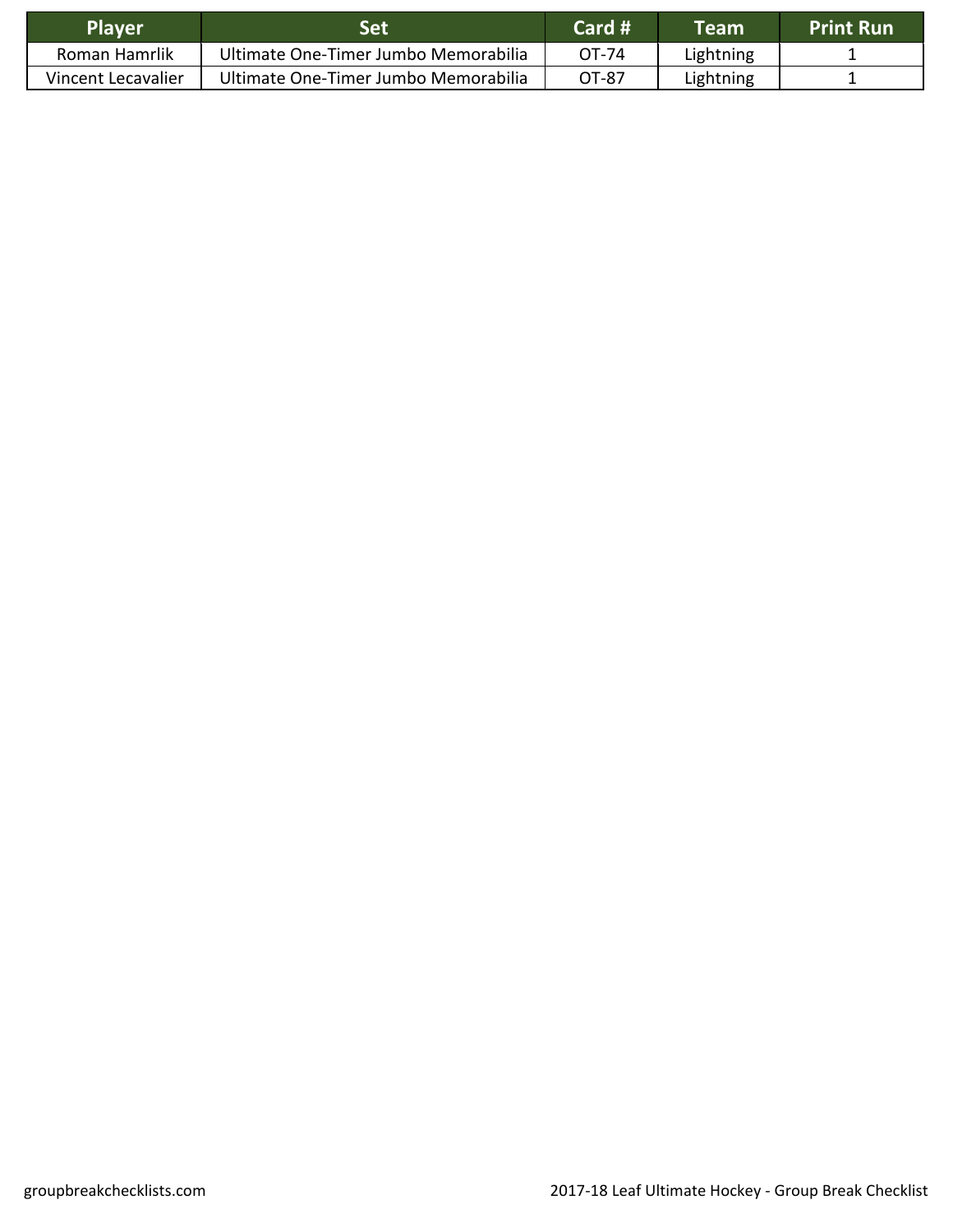| <b>Player</b>         | <b>Set</b>                           | Card #        | <b>Team</b> | <b>Print Run</b> |
|-----------------------|--------------------------------------|---------------|-------------|------------------|
| <b>Ace Bailey</b>     | <b>Ultimate Pioneers</b>             | <b>UP-01</b>  | Maple Leafs | 11               |
| <b>Bill Barilko</b>   | Ultimate Choice Memorabilia          | <b>UCM-01</b> | Maple Leafs | $\mathbf{1}$     |
| <b>Bill Barilko</b>   | <b>Ultimate Pioneers</b>             | <b>UP-02</b>  | Maple Leafs | 11               |
| <b>Borje Salming</b>  | <b>Ultimate Compatriots</b>          | <b>UC-06</b>  | Maple Leafs | 39               |
| <b>Borje Salming</b>  | <b>Ultimate Signatures 8</b>         | US8-01        | Maple Leafs | 10               |
| <b>Busher Jackson</b> | Ultimate Choice Memorabilia          | <b>UCM-04</b> | Maple Leafs | $\mathbf{1}$     |
| <b>Busher Jackson</b> | <b>Ultimate Pioneers 4</b>           | UP4-01        | Maple Leafs | 10               |
| Darryl Sittler        | <b>Ultimate Compatriots</b>          | <b>UC-07</b>  | Maple Leafs | 39               |
| Darryl Sittler        | Ultimate One-Timer Jumbo Memorabilia | OT-19         | Maple Leafs | $\mathbf 1$      |
| Dave Keon             | Ultimate Choice Memorabilia          | <b>UCM-06</b> | Maple Leafs | $\mathbf{1}$     |
| Doug Gilmour          | <b>Ultimate Equipment</b>            | <b>UE-03</b>  | Maple Leafs | 31               |
| Doug Gilmour          | <b>Ultimate Signature Relics</b>     | SR-DG1        | Maple Leafs | 35               |
| Doug Gilmour          | <b>Ultimate Signatures</b>           | US-DG1        | Maple Leafs | 43               |
| Doug Gilmour          | <b>Ultimate Signatures 2</b>         | US2-05        | Maple Leafs | 26               |
| Doug Gilmour          | <b>Ultimate Signatures 8</b>         | US8-02        | Maple Leafs | 10               |
| <b>Felix Potvin</b>   | Ultimate One-Timer Jumbo Memorabilia | OT-27         | Maple Leafs | $\mathbf{1}$     |
| George Armstrong      | <b>Ultimate Pioneers</b>             | <b>UP-14</b>  | Maple Leafs | 8                |
| Hap Day               | <b>Ultimate Pioneers 4</b>           | UP4-01        | Maple Leafs | 10               |
| <b>Jack Adams</b>     | Ultimate Choice Memorabilia          | <b>UCM-13</b> | Maple Leafs | $\mathbf{1}$     |
| Jack Adams            | <b>Ultimate Pioneers</b>             | <b>UP-06</b>  | Maple Leafs | 11               |
| <b>Jack Adams</b>     | <b>Ultimate Pioneers 4</b>           | <b>UP4-02</b> | Maple Leafs | 8                |
| Joe Primeau           | <b>Ultimate Pioneers</b>             | <b>UP-09</b>  | Maple Leafs | 11               |
| <b>Kurt Walker</b>    | Ultimate One-Timer Jumbo Memorabilia | OT-46         | Maple Leafs | $\mathbf{1}$     |
| Mike Palmateer        | Ultimate One-Timer Jumbo Memorabilia | OT-61         | Maple Leafs | $\mathbf{1}$     |
| <b>Terry Martin</b>   | Ultimate One-Timer Jumbo Memorabilia | OT-83         | Maple Leafs | $\mathbf{1}$     |
| <b>Tiger Williams</b> | Ultimate One-Timer Jumbo Memorabilia | OT-85         | Maple Leafs | $\mathbf{1}$     |
| <b>Tim Horton</b>     | Ultimate Choice Memorabilia          | <b>UCM-33</b> | Maple Leafs | $\mathbf{1}$     |
| <b>Tim Horton</b>     | <b>Ultimate Equipment</b>            | <b>UE-16</b>  | Maple Leafs | 28               |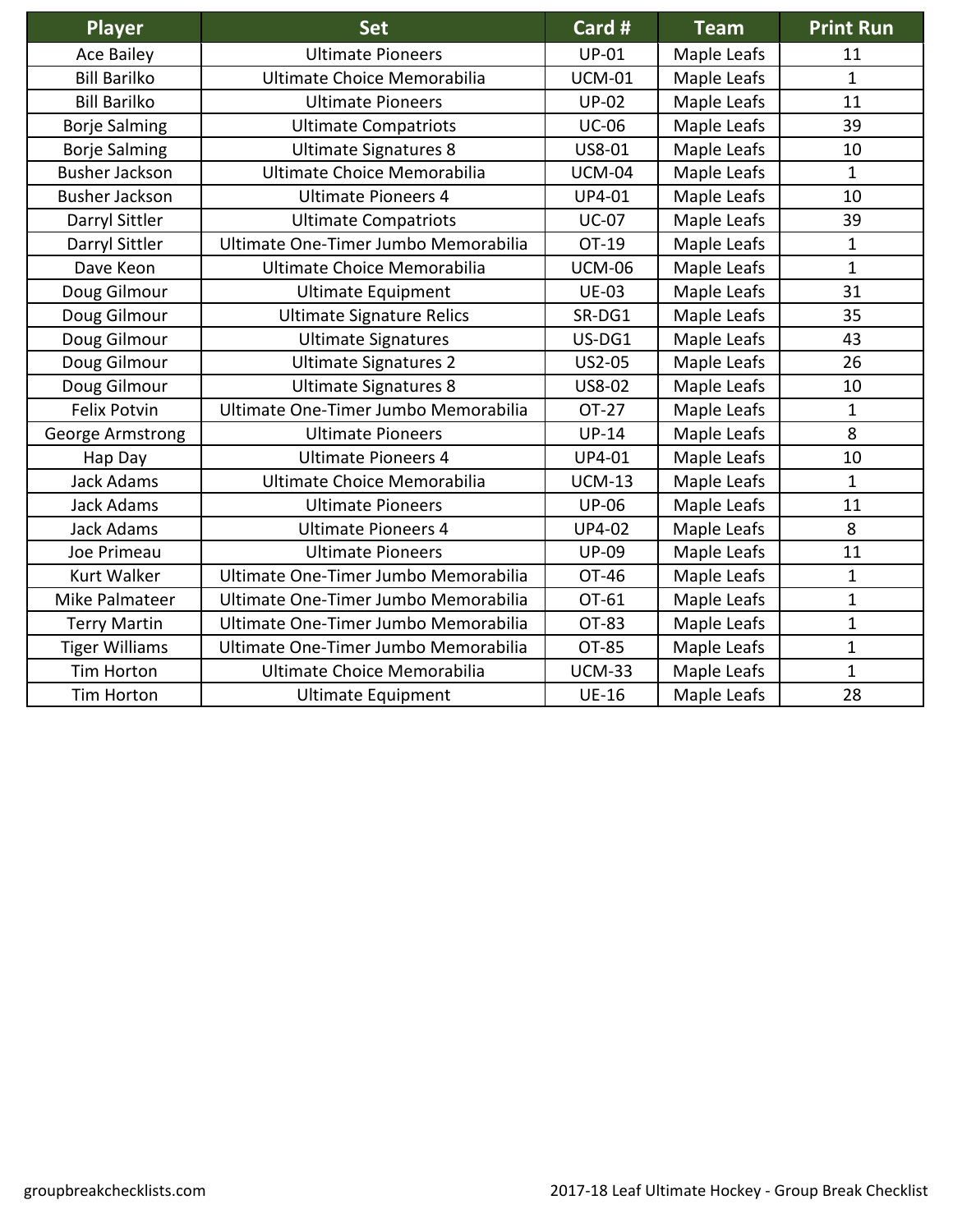| <b>Player</b>            | <b>Set</b>                           | Card #        | <b>Team</b> | <b>Print Run</b> |
|--------------------------|--------------------------------------|---------------|-------------|------------------|
| Cyclone Taylor           | <b>Ultimate Pioneers</b>             | <b>UP-03</b>  | None        | 11               |
| Cyclone Taylor           | <b>Ultimate Pioneers 4</b>           | <b>UP4-02</b> | None        | 8                |
| Emilio Estevez           | <b>Ultimate Signatures</b>           | US-EE1        | None        | 42               |
| Joe Veleno               | <b>Ultimate Signatures</b>           | US-JV1        | None        | 48               |
| Joe Veleno               | <b>Ultimate Signatures 3</b>         | US3-07        | None        | 50               |
| Joe Veleno               | <b>Ultimate Signatures 4</b>         | US4-08        | None        | 50               |
| Manon Rheaume            | Ultimate Choice Memorabilia          | <b>UCM-18</b> | None        | $\mathbf 1$      |
| Manon Rheaume            | Ultimate One-Timer Jumbo Memorabilia | OT-49         | None        | $\mathbf{1}$     |
| Manon Rheaume            | <b>Ultimate Signature Relics</b>     | SR-MR1        | None        | 38               |
| Manon Rheaume            | <b>Ultimate Signatures</b>           | US-MR1        | None        | 48               |
| Percy LeSueur            | <b>Ultimate Pioneers</b>             | $UP-11$       | None        | 14               |
| Vladimir Dzurilla        | <b>Ultimate Compatriots</b>          | <b>UC-05</b>  | None        | 39               |
| Danielle Goyette         | Ultimate One-Timer Jumbo Memorabilia | OT-17         | None/Canada | $\mathbf{1}$     |
| <b>Scotty Bowman</b>     | <b>Ultimate Signatures 4</b>         | US4-01        | None/Coach  | 19               |
| Alexander Maltsev        | <b>Ultimate Super Series '76</b>     | <b>USS-01</b> | None/Russia | 39               |
| Alexander Yakushev       | <b>Ultimate Compatriots</b>          | <b>UC-08</b>  | None/Russia | 39               |
| <b>Boris Mikhailov</b>   | <b>Ultimate Compatriots</b>          | <b>UC-08</b>  | None/Russia | 39               |
| <b>Boris Mikhailov</b>   | <b>Ultimate Super Series '76</b>     | <b>USS-01</b> | None/Russia | 39               |
| <b>Boris Mikhailov</b>   | <b>Ultimate Super Series '76</b>     | <b>USS-02</b> | None/Russia | 39               |
| <b>Boris Mikhailov</b>   | <b>Ultimate Super Series '76</b>     | <b>USS-03</b> | None/Russia | 39               |
| <b>Boris Mikhailov</b>   | <b>Ultimate Super Series '76</b>     | <b>USS-04</b> | None/Russia | 39               |
| <b>Boris Mikhailov</b>   | <b>Ultimate Super Series '76</b>     | <b>USS-05</b> | None/Russia | 39               |
| Ilya Bryzgalov           | <b>Ultimate Compatriots</b>          | $UC-03$       | None/Russia | 39               |
| Valeri Kharlamov         | <b>Ultimate Compatriots</b>          | <b>UC-08</b>  | None/Russia | 39               |
| Valeri Kharlamov         | <b>Ultimate Super Series '76</b>     | <b>USS-01</b> | None/Russia | 39               |
| Valeri Kharlamov         | <b>Ultimate Super Series '76</b>     | <b>USS-02</b> | None/Russia | 39               |
| Valeri Kharlamov         | <b>Ultimate Super Series '76</b>     | <b>USS-03</b> | None/Russia | 39               |
| Valeri Kharlamov         | <b>Ultimate Super Series '76</b>     | <b>USS-04</b> | None/Russia | 39               |
| Valeri Kharlamov         | <b>Ultimate Super Series '76</b>     | <b>USS-05</b> | None/Russia | 39               |
| <b>Vladislav Tretiak</b> | <b>Ultimate Compatriots</b>          | <b>UC-08</b>  | None/Russia | 39               |
| <b>Vladislav Tretiak</b> | <b>Ultimate Equipment</b>            | <b>UE-17</b>  | None/Russia | 28               |
| <b>Vladislav Tretiak</b> | Ultimate One-Timer Jumbo Memorabilia | OT-88         | None/Russia | $\mathbf{1}$     |
| <b>Vladislav Tretiak</b> | <b>Ultimate Signature Relics</b>     | SR-VT1        | None/Russia | 35               |
| <b>Vladislav Tretiak</b> | <b>Ultimate Signatures</b>           | US-VT1        | None/Russia | 48               |
| <b>Vladislav Tretiak</b> | <b>Ultimate Signatures 2</b>         | US2-09        | None/Russia | 35               |
| <b>Vladislav Tretiak</b> | <b>Ultimate Signatures 6</b>         | US6-04        | None/Russia | 12               |
| <b>Vladislav Tretiak</b> | <b>Ultimate Super Series '76</b>     | <b>USS-02</b> | None/Russia | 39               |
| <b>Vladislav Tretiak</b> | <b>Ultimate Super Series '76</b>     | <b>USS-03</b> | None/Russia | 39               |
| <b>Vladislav Tretiak</b> | <b>Ultimate Super Series '76</b>     | <b>USS-04</b> | None/Russia | 39               |
| <b>Vladislav Tretiak</b> | <b>Ultimate Super Series '76</b>     | <b>USS-05</b> | None/Russia | 39               |
| <b>Buzz Schneider</b>    | <b>Ultimate Signatures 6</b>         | US6-02        | None/USA    | 14               |
| Eric Strobel             | <b>Ultimate Signatures 6</b>         | US6-03        | None/USA    | 14               |
| Jack O'Callahan          | <b>Ultimate Signatures 6</b>         | US6-02        | None/USA    | 14               |
| Mark Wells               | <b>Ultimate Signatures 6</b>         | US6-03        | None/USA    | 14               |
| Mike Eruzione            | <b>Ultimate Signatures 6</b>         | US6-03        | None/USA    | 14               |
| Phil Verchota            | <b>Ultimate Signatures 6</b>         | US6-02        | None/USA    | 14               |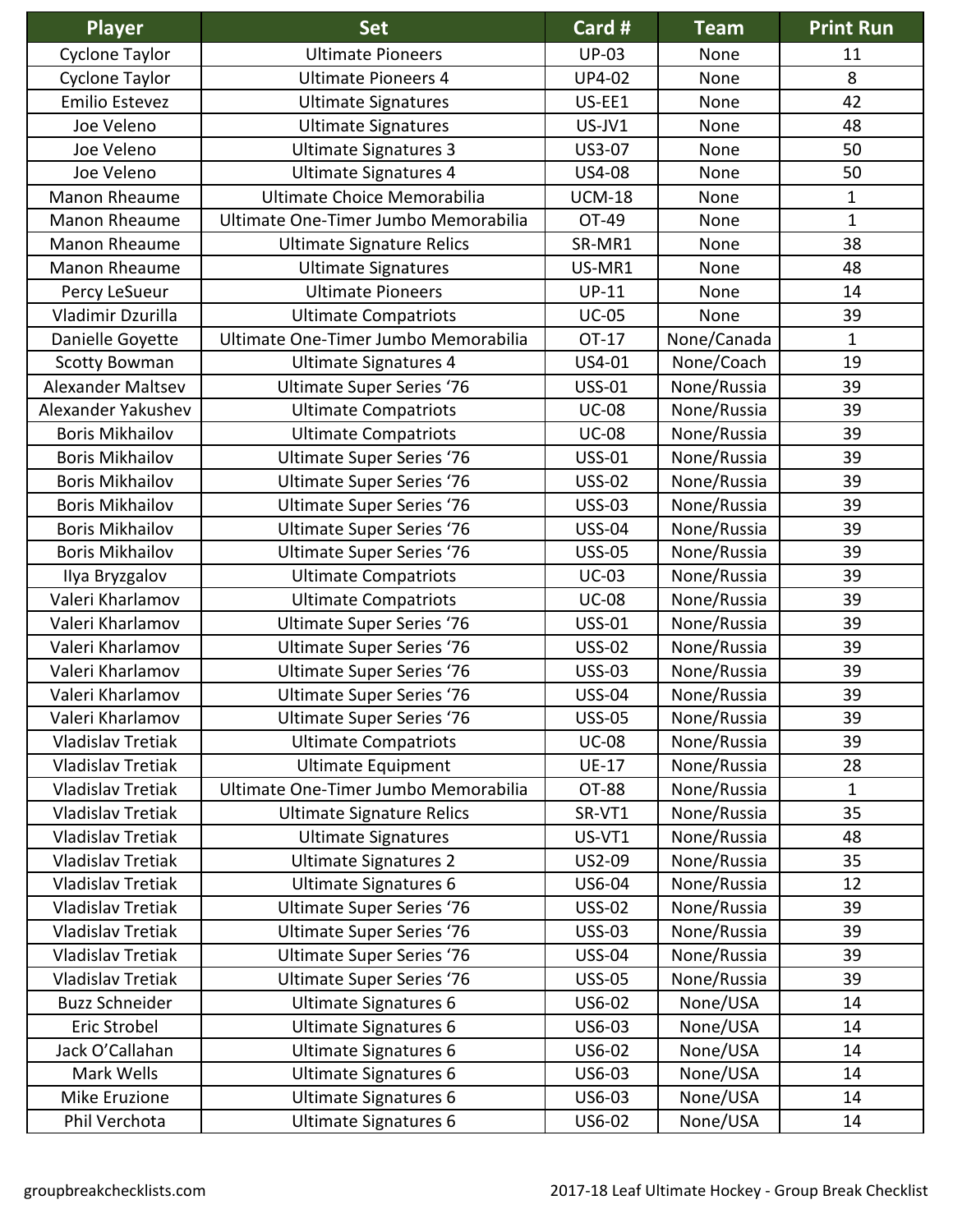| <b>Player</b>         | <b>Set</b>                              | Card #        | <b>Team</b>   | <b>Print Run</b> |
|-----------------------|-----------------------------------------|---------------|---------------|------------------|
| Andy Moog             | <b>Ultimate Signatures 6</b>            | US6-01        | <b>Oilers</b> | 12               |
| <b>Bill Ranford</b>   | Ultimate One-Timer Jumbo Memorabilia    | OT-09         | Ollers        | $\mathbf{1}$     |
| <b>Connor McDavid</b> | The Ultimate Card                       | <b>TUC-03</b> | <b>Oilers</b> | 31               |
| <b>Connor McDavid</b> | Ultimate Choice Memorabilia             | <b>UCM-05</b> | <b>Oilers</b> | 1                |
| <b>Connor McDavid</b> | <b>Ultimate Equipment</b>               | <b>UE-02</b>  | <b>Oilers</b> | 31               |
| <b>Connor McDavid</b> | Ultimate One-Timer Jumbo Memorabilia    | OT-15         | <b>Oilers</b> | 1                |
| Glenn Anderson        | Ultimate Auto Memorabilia               | UAM-GA1       | <b>Oilers</b> | 45               |
| Glenn Anderson        | Ultimate Signatures 3                   | <b>US3-05</b> | <b>Oilers</b> | 22               |
| <b>Grant Fuhr</b>     | Ultimate One-Timer Jumbo Memorabilia    | OT-31         | Oilers        | $\mathbf{1}$     |
| <b>Grant Fuhr</b>     | <b>Ultimate Signatures 3</b>            | US3-05        | <b>Oilers</b> | 22               |
| Jari Kurri            | <b>Ultimate Signatures 3</b>            | US3-05        | Oilers        | 22               |
| Mark Messier          | Ultimate One-Timer Jumbo Memorabilia    | OT-53         | Ollers        | $\mathbf{1}$     |
| Mike Krushelnyski     | Ultimate One-Timer Jumbo Memorabilia    | OT-60         | Ollers        | $\mathbf 1$      |
| Paul Coffey           | Ultimate One-Timer Jumbo Memorabilia    | OT-67         | Oilers        | $\mathbf{1}$     |
| <b>Tommy Salo</b>     | <b>Ultimate Compatriots</b>             | <b>UC-06</b>  | Ollers        | 39               |
| <b>Tommy Salo</b>     | Ultimate One-Timer Jumbo Memorabilia    | OT-86         | Ollers        | 1                |
| Wayne Gretzky         | Ultimate Choice Memorabilia             | <b>UCM-34</b> | Ollers        | 1                |
| Wayne Gretzky         | <b>Ultimate Equipment</b>               | <b>UE-18</b>  | Ollers        | 31               |
| Wayne Gretzky         | Ultimate Memorabilia 4 + Prime Parallel | <b>UQ-02</b>  | Ollers        | 61               |
| Wayne Gretzky         | Ultimate One-Timer Jumbo Memorabilia    | OT-90         | Ollers        | 1                |
| Wayne Gretzky         | Ultimate One-Timer Jumbo Memorabilia    | OT-91         | Ollers        | $\mathbf{1}$     |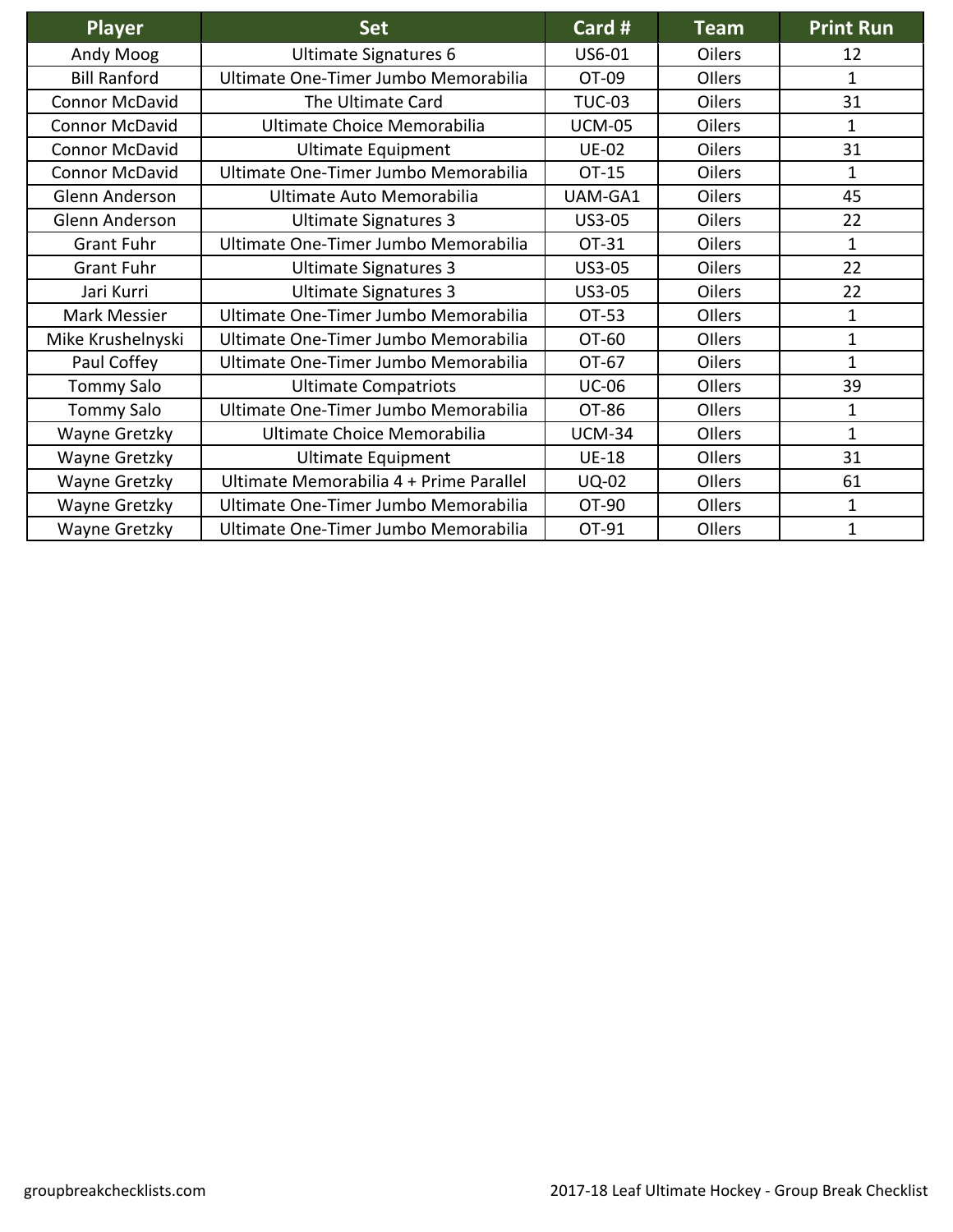| <b>Player</b>      | <b>Set</b>                              | Card #        | <b>Team</b> | <b>Print Run</b> |
|--------------------|-----------------------------------------|---------------|-------------|------------------|
| Darius Kasparaitis | <b>Ultimate Compatriots</b>             | <b>UC-03</b>  | Penguins    | 39               |
| Darius Kasparaitis | Ultimate One-Timer Jumbo Memorabilia    | OT-18         | Penguins    | 1                |
| Jaromír Jágr       | Ultimate Choice Memorabilia             | <b>UCM-16</b> | Penguins    | 1                |
| Joe Mullen         | Ultimate Memorabilia 4 + Prime Parallel | <b>UQ-04</b>  | Penguins    | 61               |
| Mario Lemieux      | The Ultimate Card                       | <b>TUC-08</b> | Penguins    | 30               |
| Mario Lemieux      | Ultimate Auto Memorabilia               | UAM-ML1       | Penguins    | 35               |
| Mario Lemieux      | Ultimate Choice Memorabilia             | <b>UCM-19</b> | Penguins    | 1                |
| Mario Lemieux      | <b>Ultimate Compatriots</b>             | <b>UC-02</b>  | Penguins    | 39               |
| Mario Lemieux      | <b>Ultimate Equipment</b>               | <b>UE-10</b>  | Penguins    | 31               |
| Mario Lemieux      | Ultimate Memorabilia 4 + Prime Parallel | <b>UQ-06</b>  | Penguins    | 61               |
| Mario Lemieux      | Ultimate Memorabilia 6 + Prime Parallel | $U6-04$       | Penguins    | 56               |
| Mario Lemieux      | Ultimate One-Timer Jumbo Memorabilia    | OT-52         | Penguins    | 1                |
| Mario Lemieux      | Ultimate Signatures 3                   | US3-03        | Penguins    | 21               |
| Sidney Crosby      | <b>Ultimate Equipment</b>               | <b>UE-14</b>  | Penguins    | 31               |
| Tom Barrasso       | <b>Ultimate Compatriots</b>             | <b>UC-04</b>  | Penguins    | 39               |
| Tom Barrasso       | Ultimate Signatures 6                   | US6-01        | Penguins    | 12               |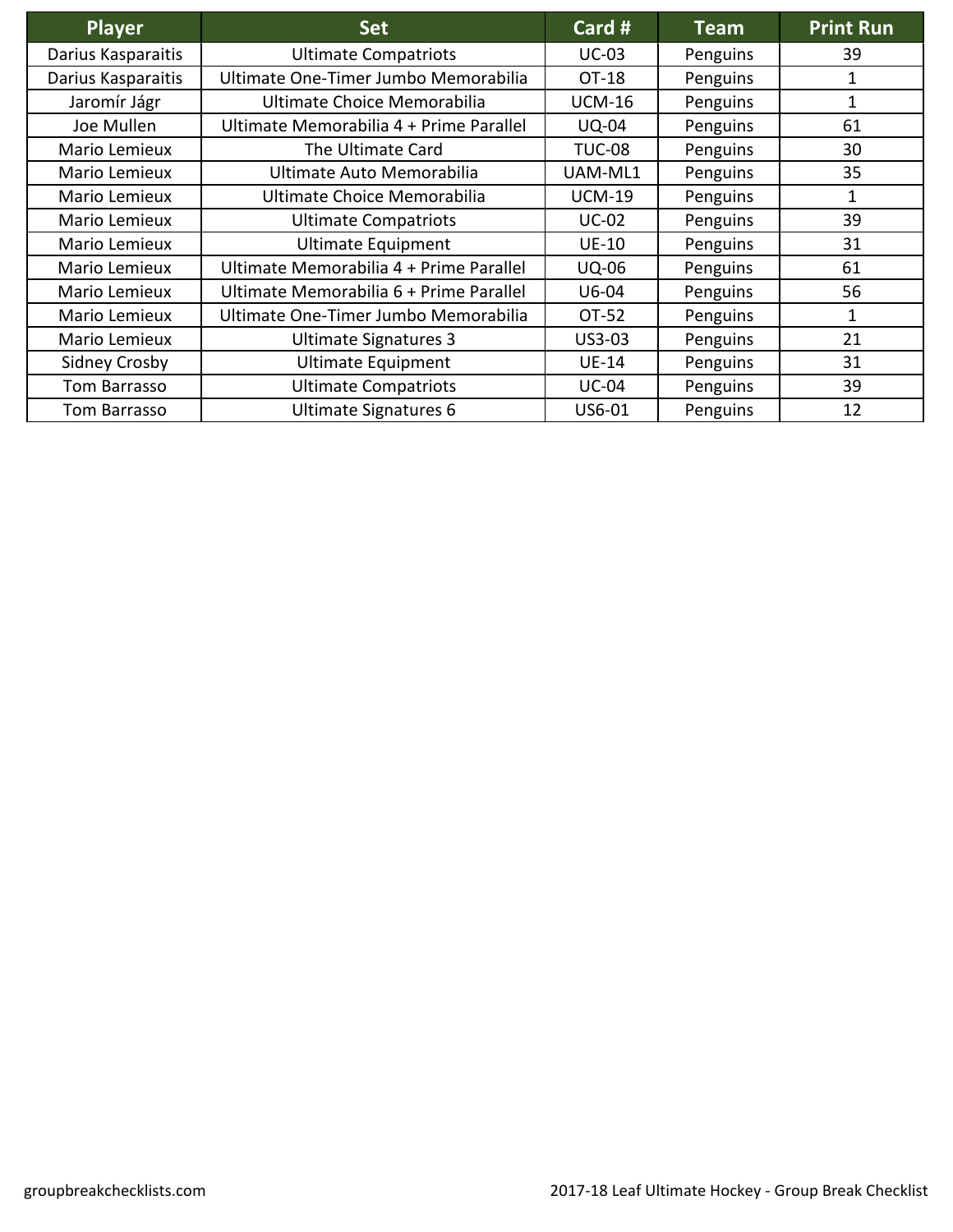| <b>Player</b>           | <b>Set</b>                              | Card #        | <b>Team</b> | <b>Print Run</b> |
|-------------------------|-----------------------------------------|---------------|-------------|------------------|
| <b>Brian Leetch</b>     | <b>Ultimate Compatriots</b>             | <b>UC-04</b>  | Rangers     | 39               |
| <b>Brian Leetch</b>     | Ultimate Memorabilia 4 + Prime Parallel | <b>UQ-03</b>  | Rangers     | 61               |
| <b>Brian Leetch</b>     | Ultimate Memorabilia 6 + Prime Parallel | $U6-02$       | Rangers     | 56               |
| <b>Brian Leetch</b>     | <b>Ultimate Signatures 4</b>            | US4-03        | Rangers     | 18               |
| Dave Silk               | Ultimate Signatures 6                   | US6-03        | Rangers     | 14               |
| <b>Ed Giacomin</b>      | <b>Ultimate Signatures 3</b>            | US3-06        | Rangers     | 22               |
| <b>Ed Giacomin</b>      | Ultimate Signatures 4                   | US4-02        | Rangers     | 19               |
| <b>Ed Giacomin</b>      | Ultimate Signatures 6                   | US6-04        | Rangers     | 12               |
| <b>Gilles Villemure</b> | <b>Ultimate Signatures 3</b>            | US3-06        | Rangers     | 22               |
| Jean Ratelle            | <b>Ultimate Signatures</b>              | US-JR1        | Rangers     | 43               |
| Jean Ratelle            | Ultimate Signatures 4                   | <b>US4-05</b> | Rangers     | 18               |
| Jean Ratelle            | <b>Ultimate Signatures 8</b>            | US8-01        | Rangers     | 10               |
| Jean Ratelle            | <b>Ultimate Super Series '76</b>        | <b>USS-01</b> | Rangers     | 39               |
| Mike Richter            | Ultimate One-Timer Jumbo Memorabilia    | OT-62         | Rangers     | 1                |
| Mike Richter            | <b>Ultimate Signatures 3</b>            | US3-06        | Rangers     | 22               |
| Mike Richter            | Ultimate Signatures 6                   | US6-01        | Rangers     | 12               |
| Rod Gilbert             | <b>Ultimate Super Series '76</b>        | <b>USS-04</b> | Rangers     | 39               |
| Vic Hadfield            | Ultimate Signatures 4                   | US4-05        | Rangers     | 18               |
| Walt Tkaczuk            | <b>Ultimate Super Series '76</b>        | <b>USS-04</b> | Rangers     | 39               |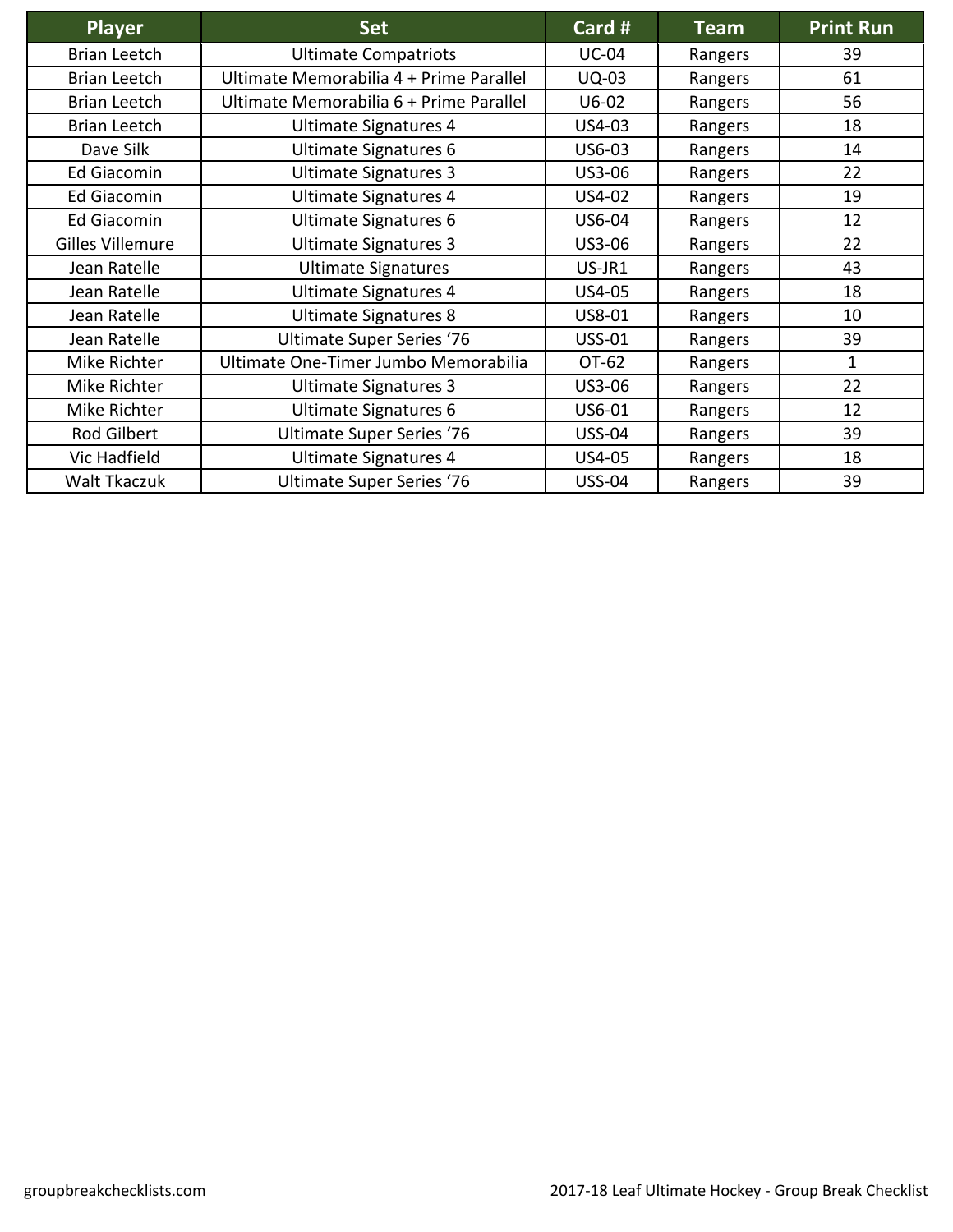| Player               | <b>Set</b>                              | Card #        | <b>Team</b>      | <b>Print Run</b> |
|----------------------|-----------------------------------------|---------------|------------------|------------------|
| Alex Delvecchio      | Ultimate Memorabilia 6 + Prime Parallel | $U6-03$       | <b>Red Wings</b> | 56               |
| Alex Delvecchio      | <b>Ultimate Signatures 3</b>            | US3-04        | <b>Red Wings</b> | 22               |
| Alex Delvecchio      | <b>Ultimate Signatures 4</b>            | US4-06        | <b>Red Wings</b> | 18               |
| <b>Chris Chelios</b> | <b>Ultimate Compatriots</b>             | <b>UC-04</b>  | <b>Red Wings</b> | 39               |
| <b>Chris Chelios</b> | Ultimate Memorabilia 6 + Prime Parallel | $U6-02$       | <b>Red Wings</b> | 56               |
| <b>Chris Chelios</b> | Ultimate One-Timer Jumbo Memorabilia    | OT-14         | <b>Red Wings</b> | $\mathbf{1}$     |
| <b>Chris Chelios</b> | Ultimate Signatures 4                   | US4-03        | <b>Red Wings</b> | 18               |
| <b>Chris Chelios</b> | <b>Ultimate Signatures 6</b>            | US6-05        | <b>Red Wings</b> | 12               |
| <b>Chris Chelios</b> | <b>Ultimate Signatures 8</b>            | US8-02        | <b>Red Wings</b> | 10               |
| Chris Osgood         | Ultimate Memorabilia 6 + Prime Parallel | $U6-01$       | <b>Red Wings</b> | 56               |
| Chris Osgood         | Ultimate Signatures 4                   | US4-01        | <b>Red Wings</b> | 19               |
| Chris Osgood         | <b>Ultimate Signatures 6</b>            | US6-01        | <b>Red Wings</b> | 12               |
| Gordie Howe          | The Ultimate Card                       | <b>TUC-05</b> | <b>Red Wings</b> | 26               |
| Gordie Howe          | Ultimate Auto Memorabilia               | UAM-GH1       | <b>Red Wings</b> | 19               |
| Gordie Howe          | Ultimate Choice Memorabilia             | <b>UCM-12</b> | <b>Red Wings</b> | $\mathbf{1}$     |
| Gordie Howe          | <b>Ultimate Equipment</b>               | <b>UE-06</b>  | <b>Red Wings</b> | 31               |
| Gordie Howe          | Ultimate Memorabilia 4 + Prime Parallel | <b>UQ-02</b>  | <b>Red Wings</b> | 61               |
| Gordie Howe          | Ultimate Memorabilia 6 + Prime Parallel | $U6-03$       | <b>Red Wings</b> | 56               |
| Gordie Howe          | <b>Ultimate Signatures</b>              | US-GH1        | <b>Red Wings</b> | 26               |
| Gordie Howe          | <b>Ultimate Signatures 2</b>            | US2-03        | <b>Red Wings</b> | 11               |
| Gordie Howe          | <b>Ultimate Signatures 3</b>            | US3-03        | <b>Red Wings</b> | 21               |
| Igor Larionov        | <b>Ultimate Signatures 4</b>            | US4-01        | <b>Red Wings</b> | 19               |
| Nicklas Lidstrom     | <b>Ultimate Compatriots</b>             | <b>UC-06</b>  | <b>Red WIngs</b> | 39               |
| Nicklas Lidstrom     | Ultimate Memorabilia 4 + Prime Parallel | <b>UQ-03</b>  | <b>Red WIngs</b> | 61               |
| Nicklas Lidstrom     | Ultimate Memorabilia 6 + Prime Parallel | $U6-02$       | <b>Red WIngs</b> | 56               |
| Nicklas Lidstrom     | Ultimate Signatures 4                   | US4-01        | <b>Red Wings</b> | 19               |
| Nicklas Lidstrom     | <b>Ultimate Signatures 4</b>            | US4-03        | <b>Red WIngs</b> | 18               |
| Nicklas Lidstrom     | <b>Ultimate Signatures 8</b>            | US8-02        | <b>Red Wings</b> | 10               |
| Red Kelly            | <b>Ultimate Signatures 3</b>            | US3-04        | Red WIngs        | 22               |
| Roger Crozier        | Ultimate Choice Memorabilia             | <b>UCM-27</b> | <b>Red WIngs</b> | 1                |
| Sergei Fedorov       | The Ultimate Card                       | <b>TUC-14</b> | Red WIngs        | 31               |
| Sergei Fedorov       | Ultimate Choice Memorabilia             | <b>UCM-28</b> | Red WIngs        | 1                |
| Sergei Fedorov       | <b>Ultimate Equipment</b>               | <b>UE-13</b>  | Red WIngs        | 31               |
| Sergei Fedorov       | Ultimate Memorabilia 4 + Prime Parallel | <b>UQ-06</b>  | Red WIngs        | 61               |
| Sergei Fedorov       | Ultimate Memorabilia 6 + Prime Parallel | U6-04         | <b>Red WIngs</b> | 56               |
| Sergei Fedorov       | Ultimate One-Timer Jumbo Memorabilia    | OT-78         | Red WIngs        | 1                |
| Steve Yzerman        | Ultimate Choice Memorabilia             | <b>UCM-30</b> | Red WIngs        | $\mathbf{1}$     |
| <b>Steve Yzerman</b> | <b>Ultimate Compatriots</b>             | $UC-02$       | <b>Red WIngs</b> | 39               |
| Ted Lindsay          | Ultimate Memorabilia 6 + Prime Parallel | U6-03         | Red WIngs        | 56               |
| <b>Ted Lindsay</b>   | <b>Ultimate Signatures 3</b>            | US3-04        | Red WIngs        | 22               |
| <b>Terry Sawchuk</b> | Ultimate Choice Memorabilia             | <b>UCM-32</b> | Red WIngs        | 1                |
| <b>Terry Sawchuk</b> | <b>Ultimate Equipment</b>               | <b>UE-15</b>  | <b>Red WIngs</b> | 31               |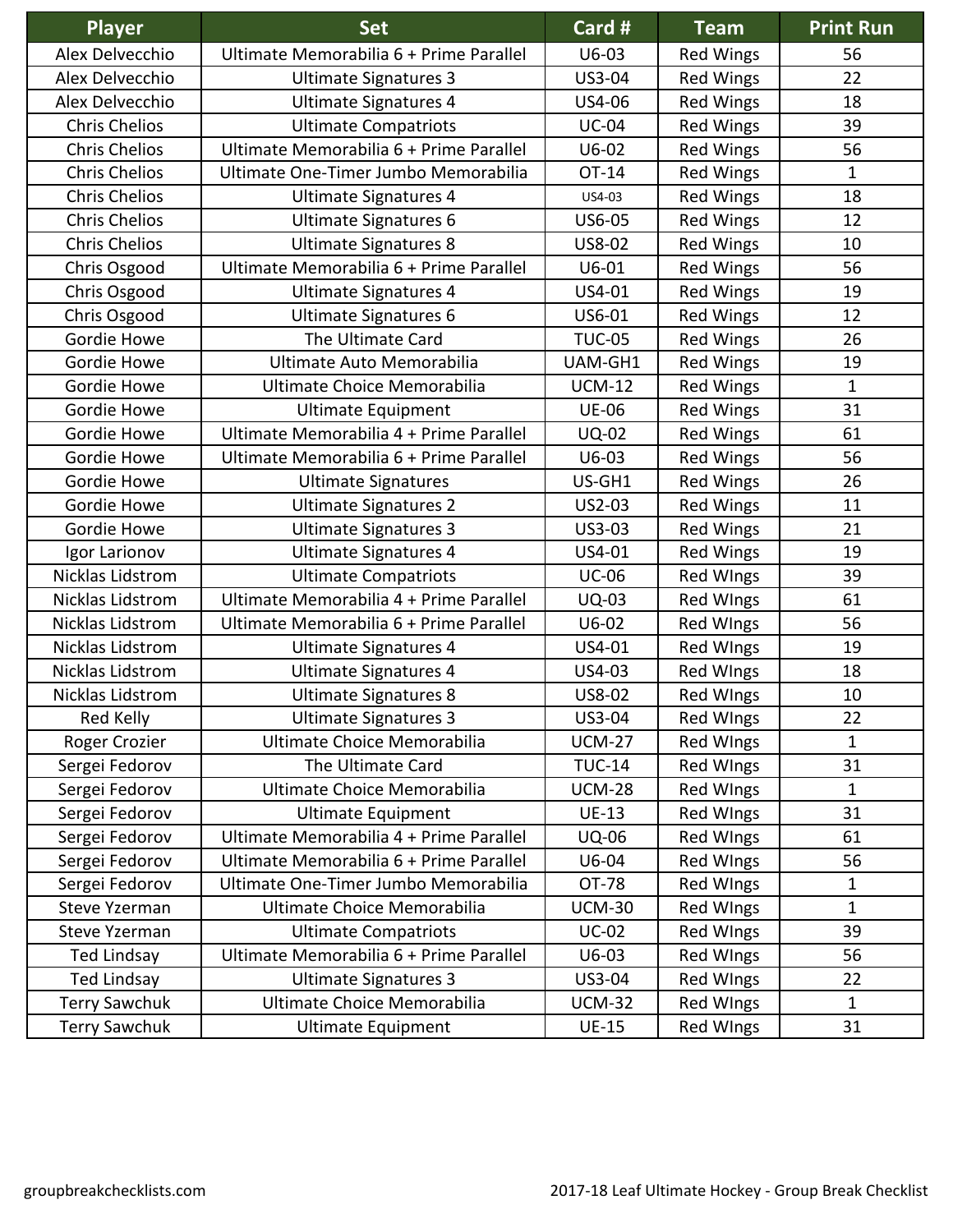| <b>Player</b>            | <b>Set</b>                              | Card #        | <b>Team</b> | <b>Print Run</b> |
|--------------------------|-----------------------------------------|---------------|-------------|------------------|
| Alexander Mogilny        | The Ultimate Card                       | <b>TUC-01</b> | Sabres      | 31               |
| Alexander Mogilny        | <b>Ultimate Compatriots</b>             | <b>UC-03</b>  | Sabres      | 39               |
| <b>Alexander Mogilny</b> | Ultimate One-Timer Jumbo Memorabilia    | OT-05         | Sabres      | 1                |
| Dominik Hasek            | Ultimate Memorabilia 4 + Prime Parallel | <b>UQ-05</b>  | Sabres      | 61               |
| Dominik Hasek            | Ultimate Memorabilia 6 + Prime Parallel | $U6-01$       | Sabres      | 56               |
| Donald Audette           | <b>Ultimate Signatures</b>              | US-DA1        | Sabres      | 48               |
| Donald Audette           | Ultimate Signatures 4                   | US4-07        | Sabres      | 39               |
| Gilbert Perreault        | <b>Ultimate Compatriots</b>             | <b>UC-07</b>  | Sabres      | 39               |
| <b>Gilbert Perreault</b> | <b>Ultimate Signatures 8</b>            | US8-01        | Sabres      | 10               |
| Jack Eichel              | Ultimate Auto Memorabilia               | UAM-JE1       | Sabres      | 43               |
| Jack Eichel              | Ultimate Choice Memorabilia             | <b>UCM-14</b> | Sabres      | 1                |
| Jack Eichel              | <b>Ultimate Signature Relics</b>        | SR-JE1        | Sabres      | 48               |
| Jack Eichel              | <b>Ultimate Signatures</b>              | US-JE1        | Sabres      | 48               |
| Jack Eichel              | <b>Ultimate Signatures 3</b>            | US3-01        | Sabres      | 50               |
| Jack Eichel              | Ultimate Signatures 4                   | US4-07        | Sabres      | 39               |
| Jack Eichel              | <b>Ultimate Signatures 4</b>            | <b>US4-08</b> | Sabres      | 50               |
| <b>Martin Biron</b>      | Ultimate One-Timer Jumbo Memorabilia    | OT-54         | Sabres      | 1                |
| Mike Ramsey              | Ultimate Signatures 6                   | US6-03        | Sabres      | 14               |
| Phil Housley             | Ultimate One-Timer Jumbo Memorabilia    | OT-71         | Sabres      | 1                |
| <b>Rick Martin</b>       | Ultimate One-Timer Jumbo Memorabilia    | OT-73         | Sabres      | 1                |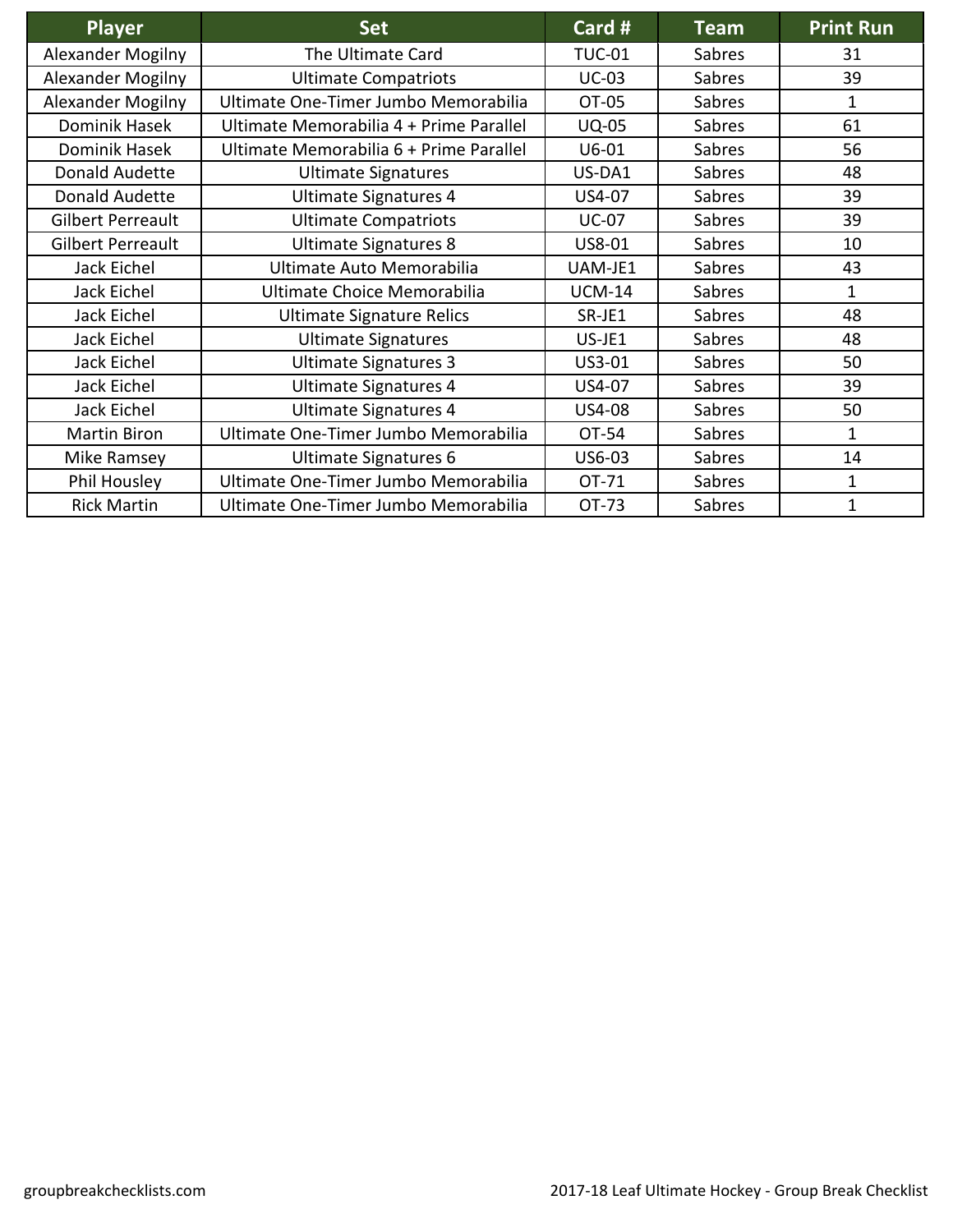| <b>Player</b>  | <b>Set</b>                              | Card #       | <b>Team</b> | <b>Print Run</b> |
|----------------|-----------------------------------------|--------------|-------------|------------------|
| Alexei Yashin  | <b>Ultimate Compatriots</b>             | $UC-03$      | Senators    | 39               |
| Patrick Lalime | Ultimate One-Timer Jumbo Memorabilia    | OT-64        | Senators    |                  |
| Radek Bonk     | <b>Ultimate Compatriots</b>             | <b>UC-05</b> | Senators    | 39               |
| Radek Bonk     | Ultimate Memorabilia 6 + Prime Parallel | U6-05        | Senators    | 56               |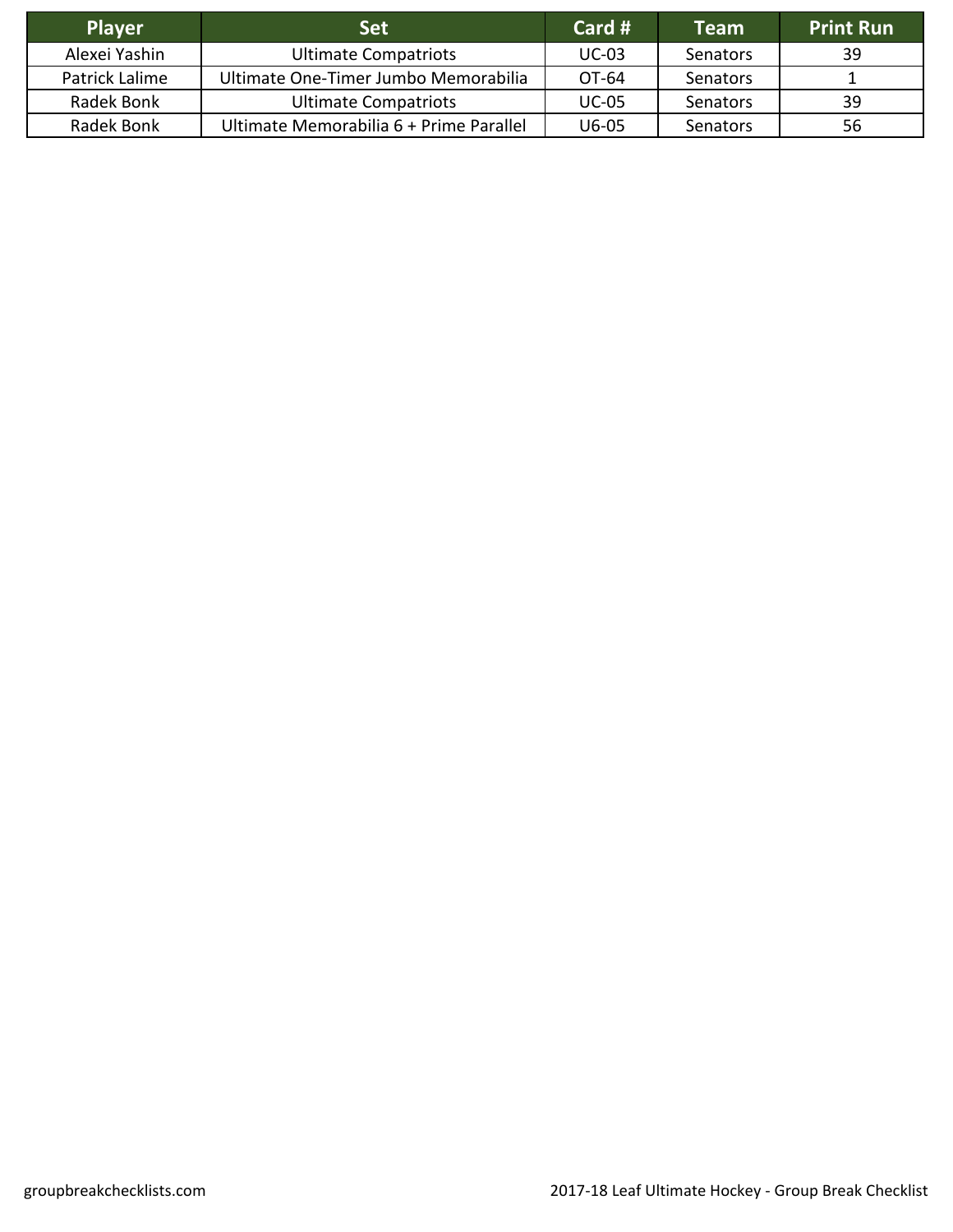| <b>Player</b> | <b>Set</b>                           | Card $#$ | <b>Team</b>   | <b>Print Run</b> |
|---------------|--------------------------------------|----------|---------------|------------------|
| Jeff Friesen  | Ultimate One-Timer Jumbo Memorabilia | OT-37    | <b>Sharks</b> |                  |
| Jeff Friesen  | Ultimate One-Timer Jumbo Memorabilia | OT-38    | <b>Sharks</b> |                  |
| Steve Shields | Ultimate One-Timer Jumbo Memorabilia | OT-80    | <b>Sharks</b> |                  |